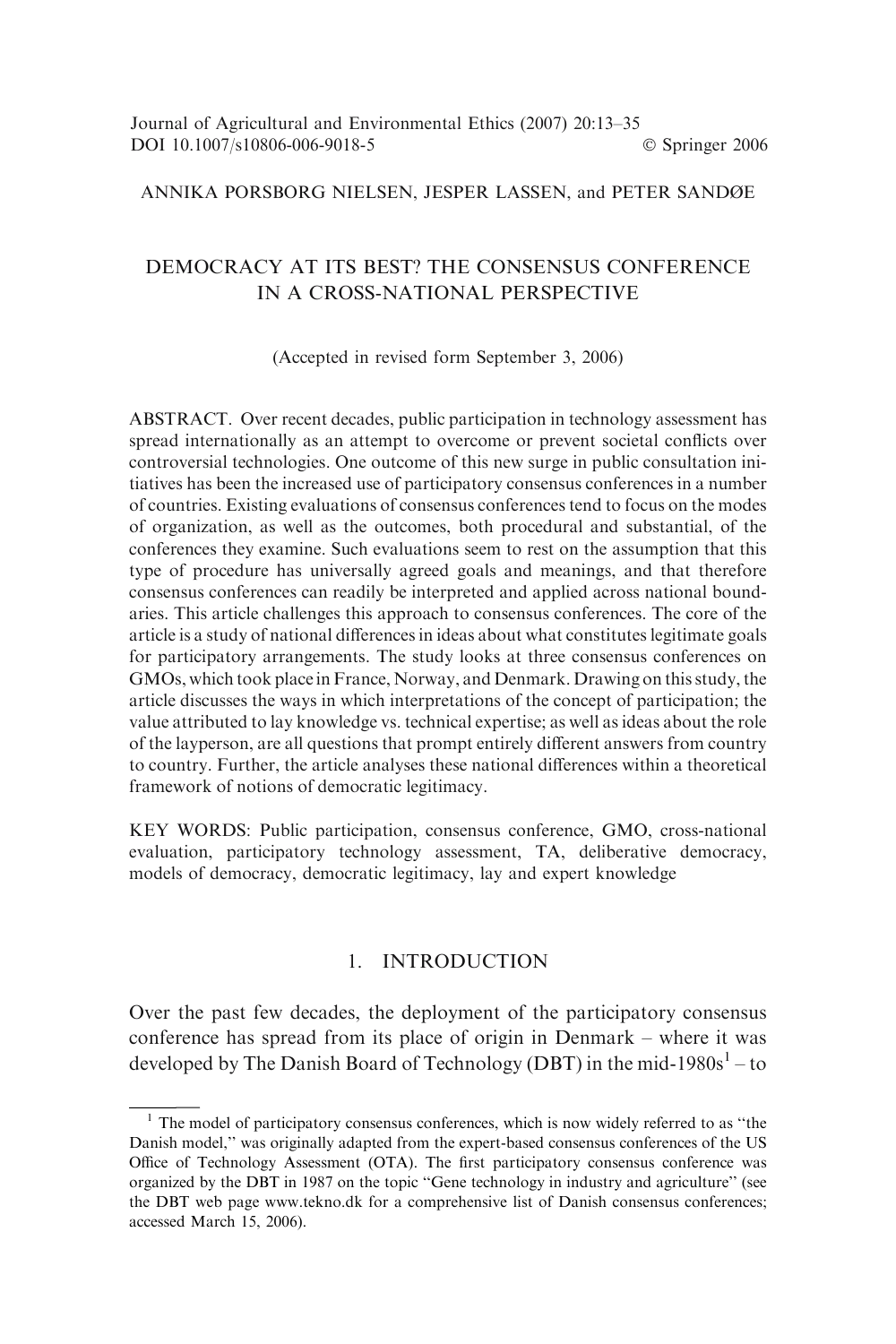other parts of Europe, as well as to countries as diverse as Argentina, Canada, Australia, Japan, and South Korea.<sup>2</sup> The aim of this article is to argue that attention needs to be given to the complex ways in which the consensus conference model is being interpreted, applied, and received; and to show that these interpretative processes depend on characteristics of the national political cultures into which the model is being introduced.

The tendency to regard participatory tools as cross-nationally applicable<sup>3</sup> may be closely connected with the widespread assumption that the concept of participation incorporates universally agreed meanings and connotations. However, the socio-cultural values that are ascribed to this conceptually fuzzy and seemingly all-inclusive concept vary considerably. Participation, it would seem, is the one thing that everyone agrees that we should have more of, yet there seems to be little or no reflection upon whether we really mean the same thing when we talk about participation.

Of course, it is possible to stipulate a specific definition of the concept of participation. If we should do so we would follow Fischer (2000), according to whom participation denotes the rights and duties of citizens to hold decision-makers accountable. Participation in this meaning of the word can be seen as having both intrinsic and instrumental value.<sup>4</sup>

However, our study reveals that ''participation'' is an ambiguous concept associated with differing values, assumptions, and goals. We agree with Joss and Bellucci (2002: 45) when they argue for a ''pluralistic conception of participation, [one that] recognizes the different meanings attached to participation by various social actor groups.'' In addition to the ambiguity of the concept, the problem – as discussed throughout this article – might also be that there is a lack of agreement as to what role public participation should be allowed to play in a democratic society.

<sup>&</sup>lt;sup>2</sup> See the LOKA Institute web page for an overview of "Danish-style, citizen-based deliberative consensus conferences on science & technology policy worldwide": www.loka.org/pages/ worldpanels.htm; accessed March 15, 2006.

<sup>&</sup>lt;sup>3</sup> Where the consensus conference has been applied outside Denmark, adaptations and adjustments to the original model have in most cases been made. The name of the arrangement has occasionally been changed (see e.g., Joly et al., 1999; Joss and Bellucci, 2002) to, for instance, Citizen Forum (Germany, 2001), PubliForum (Switzerland, 1999), or Citizens' Conference (France, 1998). Sometimes the procedures have been adjusted to the particular institutional framework of the host country (see e.g., Einsiedel et al., 2001; Goven, 2003). One of the more significant choices about alterations to the original format is whether to require consensus to be reached, or to allow or even strive for dissent in the final report.

<sup>&</sup>lt;sup>4</sup> The instrumental properties of participation refer to the handling of societal issues in ways that involve the public, and thus possibly increase their acceptance of or trust in policy decisions. The intrinsic characteristics relate to the fact that participation is both an inherent feature of popular democracy and at the same time functions as a democratizing mechanism.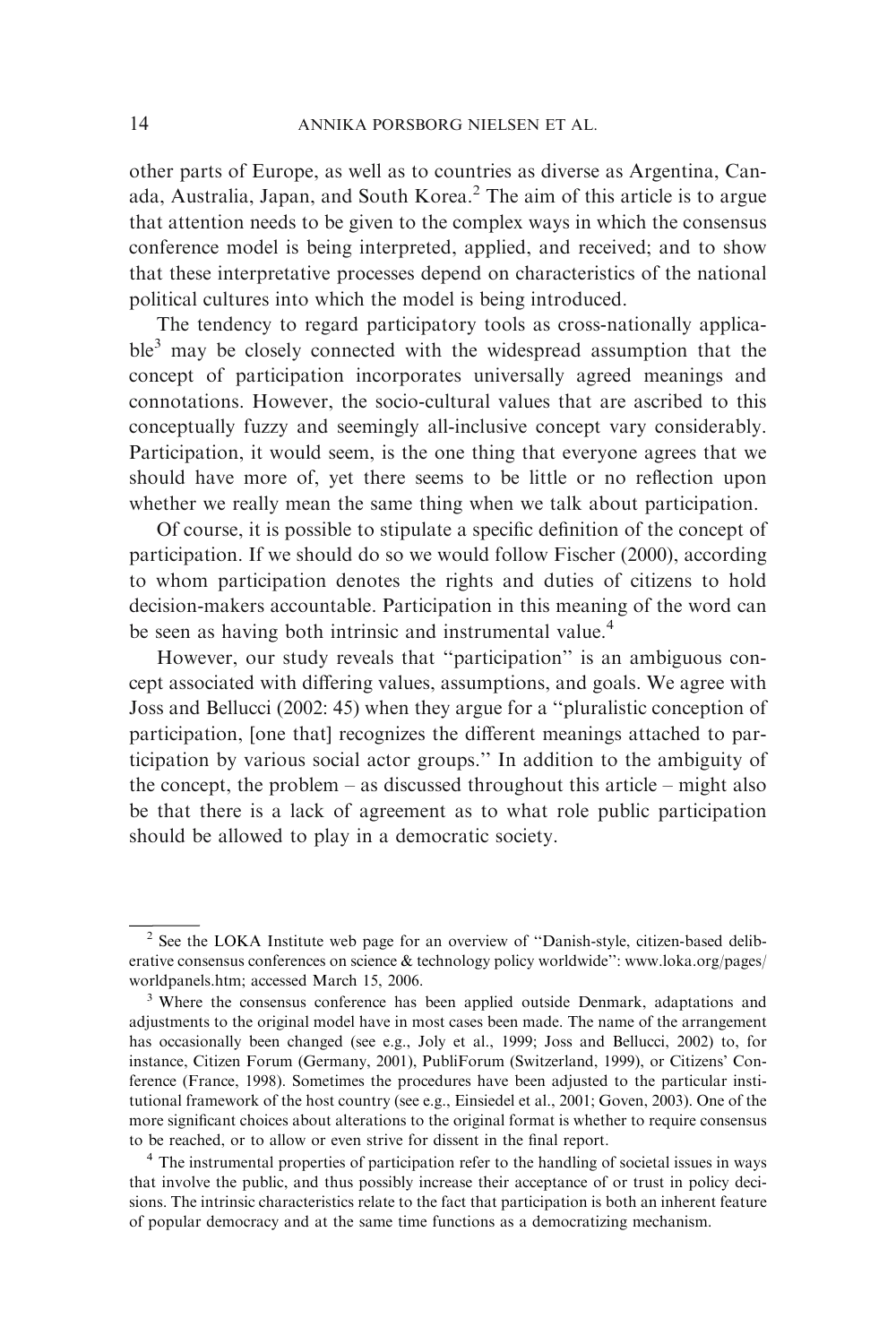It is interesting to note that participation is one of the few concepts to be inherently and automatically associated with positive meanings and qualities.<sup>5</sup> As Michael Ignatieff (1992) has noted, the concept of community, too, bears these inherent positive connotations – something that prompts him to speak of ''community'' as a ''dishonest word,'' in the sense that it can cover up underlying power relations or manipulative strategies. The concept of participation can be said to share these potentially deceptive characteristics, and this emphasizes the need to go beyond the concept to understand what happens when, for instance, it is interpreted and employed in different nation states.

Following the international spread of the participatory consensus conference over recent decades, several evaluations of the method have been carried out. Often these evaluations focus on organizational properties, such as the selection of lay and expert panels, time management, and funding, as well as on implications of the conference's institutional setting and the proximity of the arrangement to the procedures of parliament and government (Joss and Durant, 1995; Einsiedel et al., 2001). Some evaluations have focused on the ability of the consensus conference to question and problematize existing dominant discourses (Goven, 2003); and most evaluative efforts have scrutinized the impact of conferences, whether this be substantive impact on policy-making, procedural impact on the institutionalization of participatory procedures, or social impact on the scope and quality of public debate and public involvement in the issue in question (Einsiedel et al., 2001).

Our aim in the present analysis of consensus conferences is a rather different one. Instead of focusing primarily on impacts, outcomes, and modes of organization, we aim to explore the underlying perceptions, interpretations, and assumptions that govern people's understandings of the purpose and legitimacy of consensus conferences – and hence the conditions under which the tool is implemented.

The article begins, in section 2, by outlining some developments in the field of technology assessment that have paved the way for the increased use of participatory procedures. It then goes on to briefly describe the consensus conference model. Section three explains the ways in which the article's approach differs from some of those mentioned above, and outlines the case for thinking that an alternative approach is needed. In section four, we set forth the analytical framework that will be applied to the case study of consensus conferences, and we discuss some distinctions between models of democracy that are central to the analysis. In section five we turn to our case

<sup>&</sup>lt;sup>5</sup> In recent years, critiques have surfaced questioning "participation" as a taken for granted ideal; see i.e., Cooke and Kothari, 2001.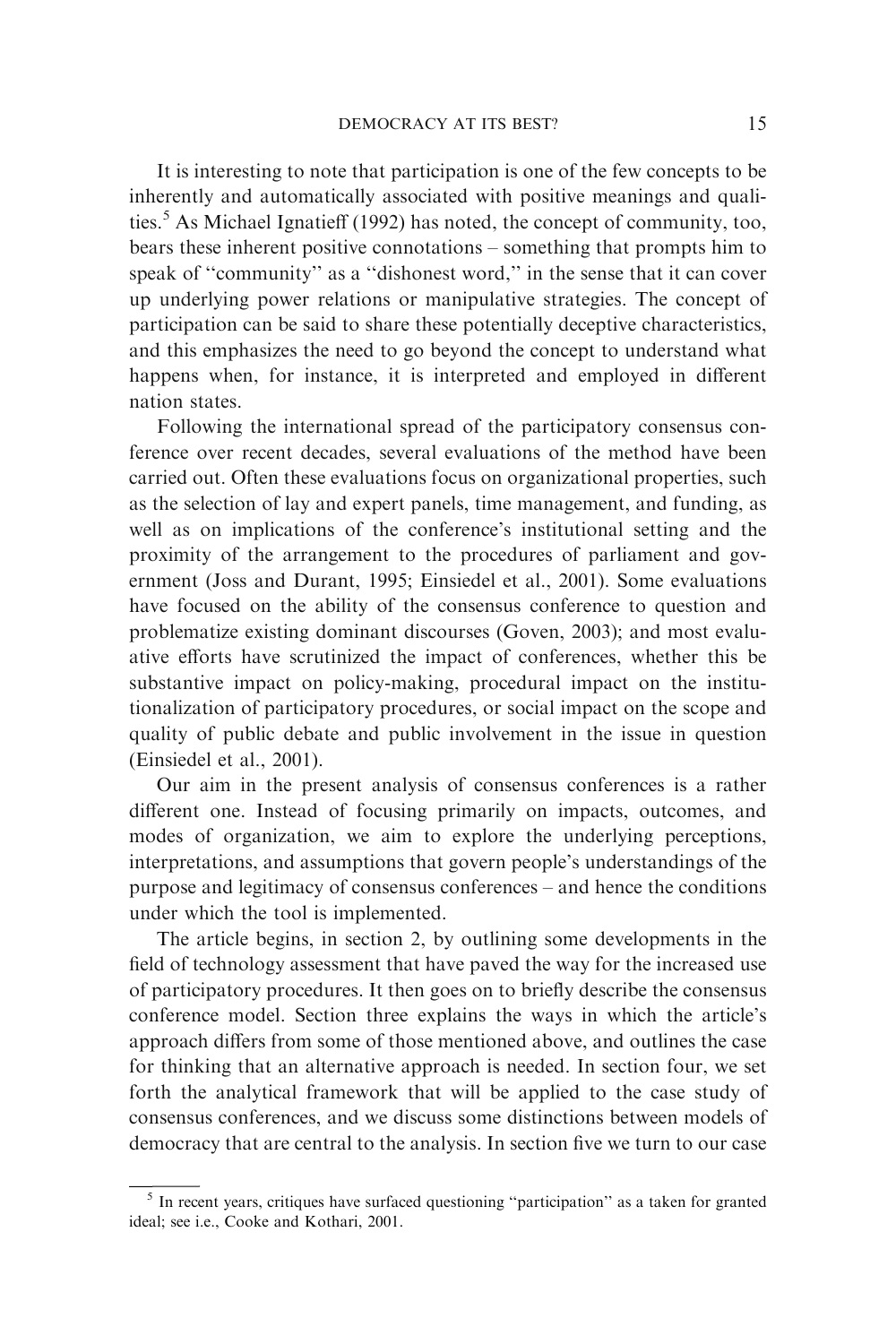study and reflect on the methodology applied. The sixth section draws on results from the study, and discusses these results in relation to the models of democracy discussed in section four. In the final section of the article we offer some concluding remarks and observations.

# 2. BACKGROUND TO THE STUDY. TECHNOLOGY ASSESSMENT, PARTICIPATION, AND SHIFTING PERCEPTIONS OF THE PUBLIC

One field in which the concept of public participation has come to play a central role, and where various types of participatory arrangements have been and are being employed, is the area of conflict between science and technology, on the one side, and society and the public, on the other. The introduction of new technologies into society has often provoked public debate, criticism, and in some cases, overt opposition. Societal controversies over technology developed in Western countries during the 1960s, and over the following decades the ensuing conflicts – and the barriers they raised to technological development and production – led to the emergence of technology assessment (TA) as a discipline.

One line of development following the emergence of TA was the growing attempts to address the controversy over new technologies through public consultation. This approach grew out of – and indeed supported – a new perception of the role of the public. It also represented a challenge to assumptions inherent in the so-called ''public understanding of science'' (PUS) approach. $<sup>6</sup>$ </sup>

The new emphasis on participatory TA, which developed particularly during the 1990s, promoted bottom-up processes of communication and interaction between members of the public and decision makers.<sup>7</sup> Participatory processes within this interactive understanding may be defined as ''deliberation on the pressing issues of concern to those affected by the decisions at issue'' (Fischer, 2000: 32). The growing focus on public

<sup>&</sup>lt;sup>6</sup> At the foundation of the PUS approach was the belief that societal controversies over technology were the result of scientific illiteracy among the public. Although this approach is characteristic of the early phases of TA, it continued to prevail in connection with biotechnology well into the 1990s. Indeed the second wave of public controversy in this area can to some extent be interpreted as a response to the one-way, top-down PUS strategy pursued in most European countries during the 1980s (see e.g., BECAGP, 1997).

<sup>&</sup>lt;sup>7</sup> Yet, even within this lay-oriented conception of TA, examples can be found showing that the PUS approach still informs some attempts to involve the public in techno-scientific debate and decision-making. In a recent evaluation of two New Zealand consensus conferences on plant biotechnology (in 1996 and 1999), Goven (2003) found that ''deficit model thinking'' informed the conferences; she convincingly shows that lay panellists' attempts to raise critical and challenging questions were assimilated into the dominant discourse of scientific expertise.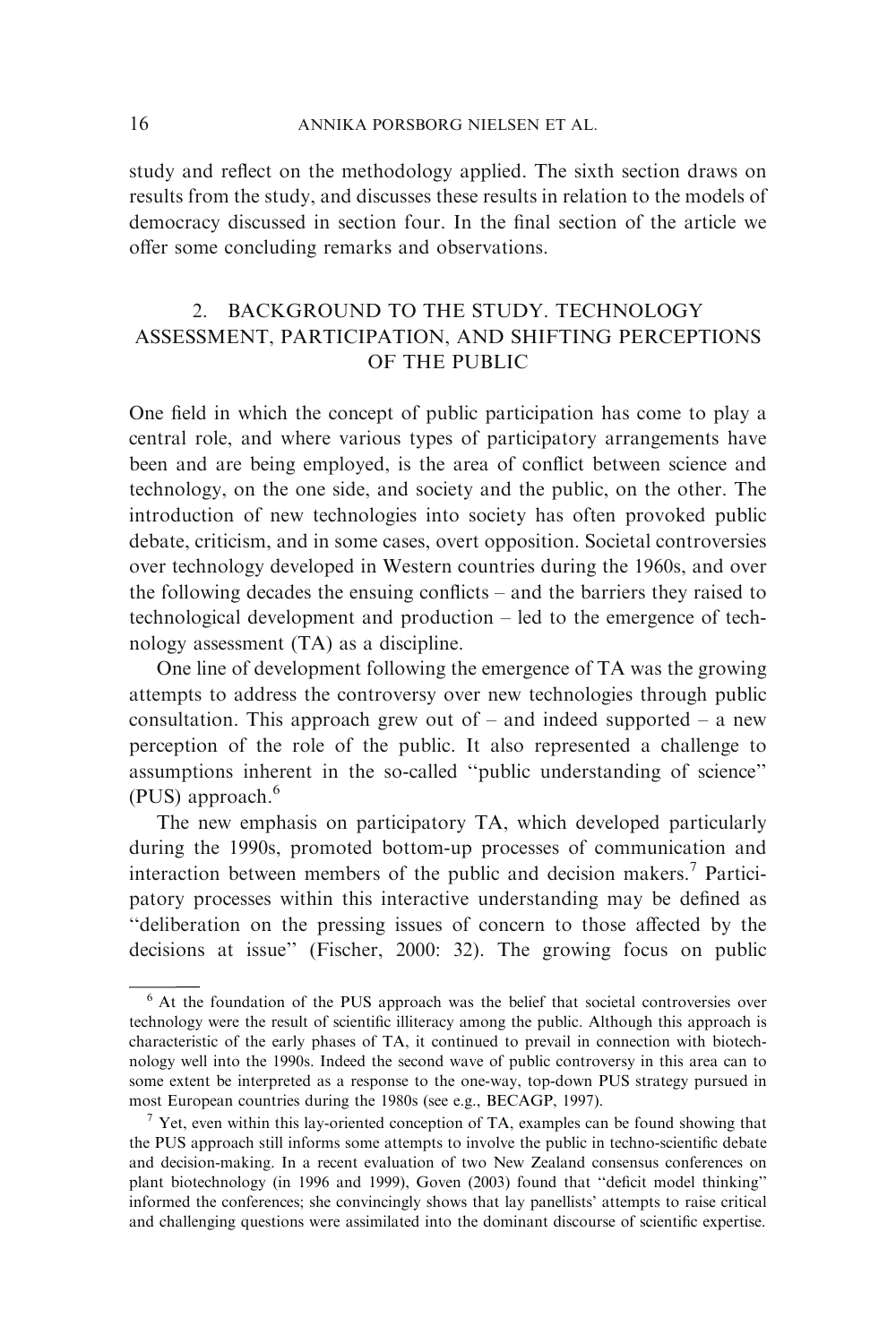participation in TA can be interpreted as an attempt to leave behind an era in which most Western countries had operated a *laissez-faire* and expert controlled technology policy. Thus, in the words of Hennen, this development can be seen as an attempt to "...'put politics in command', that is, expand the political possibilities of action vis-à-vis the growing dynamics of scientific and technological developments'' (Hennen, 1999: 304).

The development and spread of the participatory consensus conference is, in effect, an attempt to ''expand the political possibilities of action'' through public involvement. Although the set-up may vary slightly from one conference to another, the majority of consensus conferences do have shared organizational features: first, a panel of laypersons pass through learning processes, in which they are informed about the issue at hand and about the pros and cons of the matter. Typically this process involves lectures and the personal study of selected documents and articles. Second, using this information, the lay panel prepare a list of questions that they feel should be addressed if they are to form an opinion on the issue at hand. Third, a panel of selected experts is asked to consider these questions and present their answers to the lay panel at a public conference. Finally, the lay panel withdraws and considers the issue. It then presents its conclusions in a final document, which is presented publicly on the final day of the conference.

Citing the DBT in their description of the Danish conception of the method, Andersen and Jaeger set out the central aims of the consensus conference as follows:

(...) to give citizens the opportunity to influence important decisions affecting their lives, both through the conference itself and through the impact of the conference process on public debate; to overcome the limitations of expert knowledge, by drawing on local knowledge and the civic responsibilities of citizens (Andersen and Jaeger, 1999: 334)

While such aims can be said to underline also the declared goals of the conferences included in our study (and arguably those of most other consensus conferences), we shall show how the ideals of deliberation and participation evinced in the passage above become infused with differing meanings when they appear in different contexts. The template for consensus conferences formulated by the DBT emphasizes the aim of creating a forum in which lay people can set the agenda; one in which the ordinary person can interact with experts and decision makers. Ultimately, with all actors benefiting from the mutual exchange of knowledge, this type of process, it is assumed, will inform decision-making, which will then attain a certain degree of accord with public views, and consequently be socially robust. Thus, the consensus conference model, in the form described above, has the potential for making "real" public influence possible.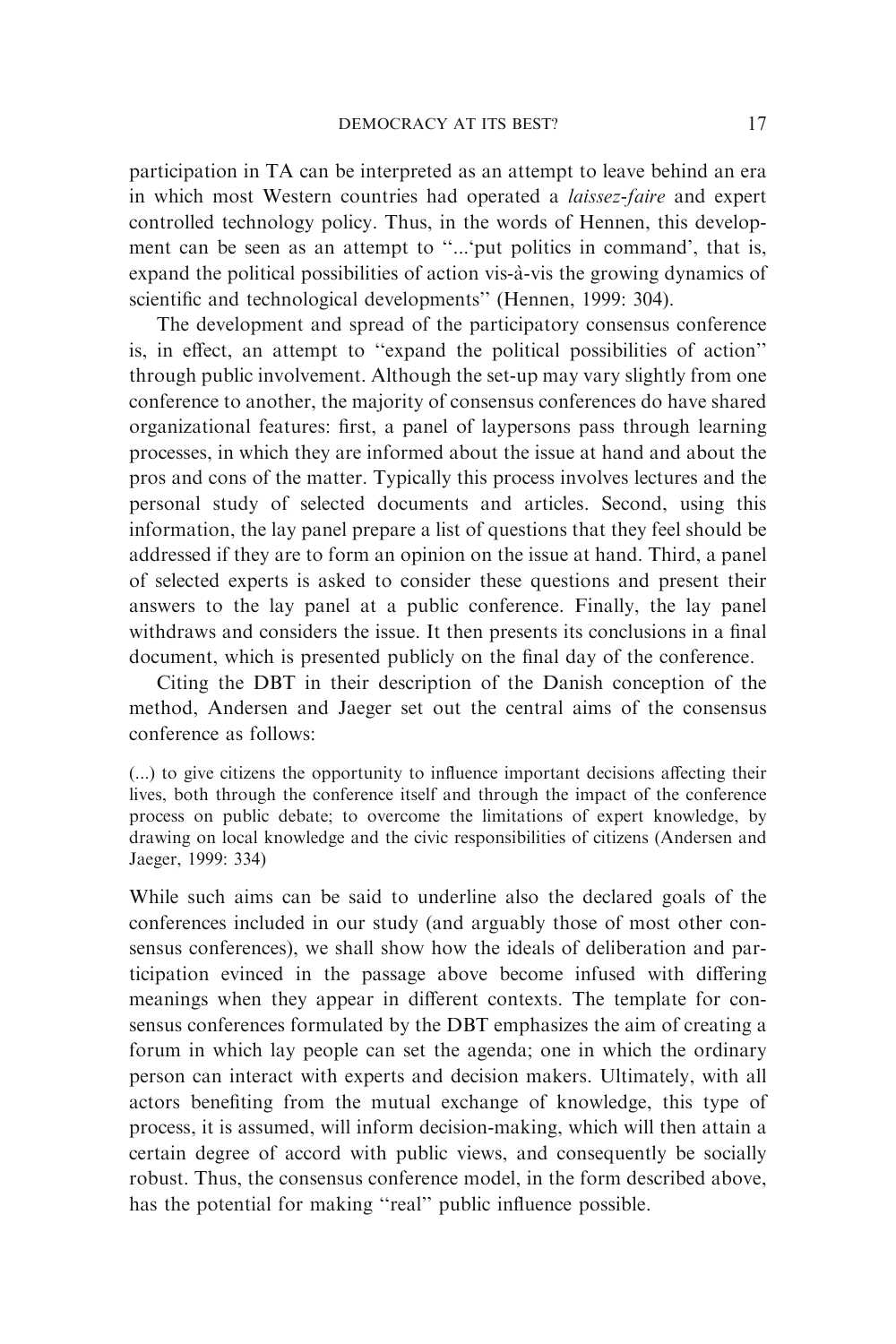### 18 ANNIKA PORSBORG NIELSEN ET AL.

Such a definition of the consensus conference, however, reflects what we might call a ''blueprint'' or a textbook definition of this participatory model, rather than an appreciation of the processes of interpretation that take place when the model is applied in a particular socio-economic, cultural, and/or political context. As will become clear from the case study reported in this article, our interviewees hold no clear-cut or straightforward ideas about what counts as "real" participation, how it is brought about, or whether it is even considered politically legitimate. Acknowledging that the concept of participation is contextual and relational, our study questions the merits of any attempt to formulate a shared template for consensus conferences; it thus casts doubt on the notion that a fixed set of goals ought to inform every use of the consensus conference.

### 3. AIMS OF THE STUDY

The case study discussed in this article comprises three consensus conferences on GMOs and GM foods carried out in, respectively, France, Norway, and Denmark. We explore ways in which different models of democracy and conceptions of legitimacy impact on national interpretations of the consensus conference. Our results suggest there is reason to question whether, indeed, the participatory model of a consensus conference *travels* well (Einsiedel et al., 2001: 83), or perhaps more accurately; they suggest there is reason to investigate what happens when it travels. At any rate, from the outset, our purpose differs from that of Einsiedel et al. – we begin at different points of departure. Our different positions, then, have partly to do with attention being directed in different ways, but as we shall argue below, they are shaped also by more substantial disagreement.

What we propose is an exploration of the representations, perceptions, and values governing different ideals of public participation as expressed in interviews with key actors in consensus conferences. These idiosyncratic expressions are discussed in relation to dominant ideals of democracy, and the interplay between individual interpretations and traits of political cultures shape our analysis.

In contrast to this approach, Einsiedel et al. aim to explore the different ways in which lay panels construct, discuss, and assess a particular conference topic. They appear to work with the assumption that a comparison of these properties will provide an account of how the model works in different settings (2001: 83–84). Their comparative analysis covers three conferences on food biotechnology in, respectively, Australia, Canada, and Denmark, all of which took place in 1999. The authors describe differences and similarities in the organization of the conferences, and discuss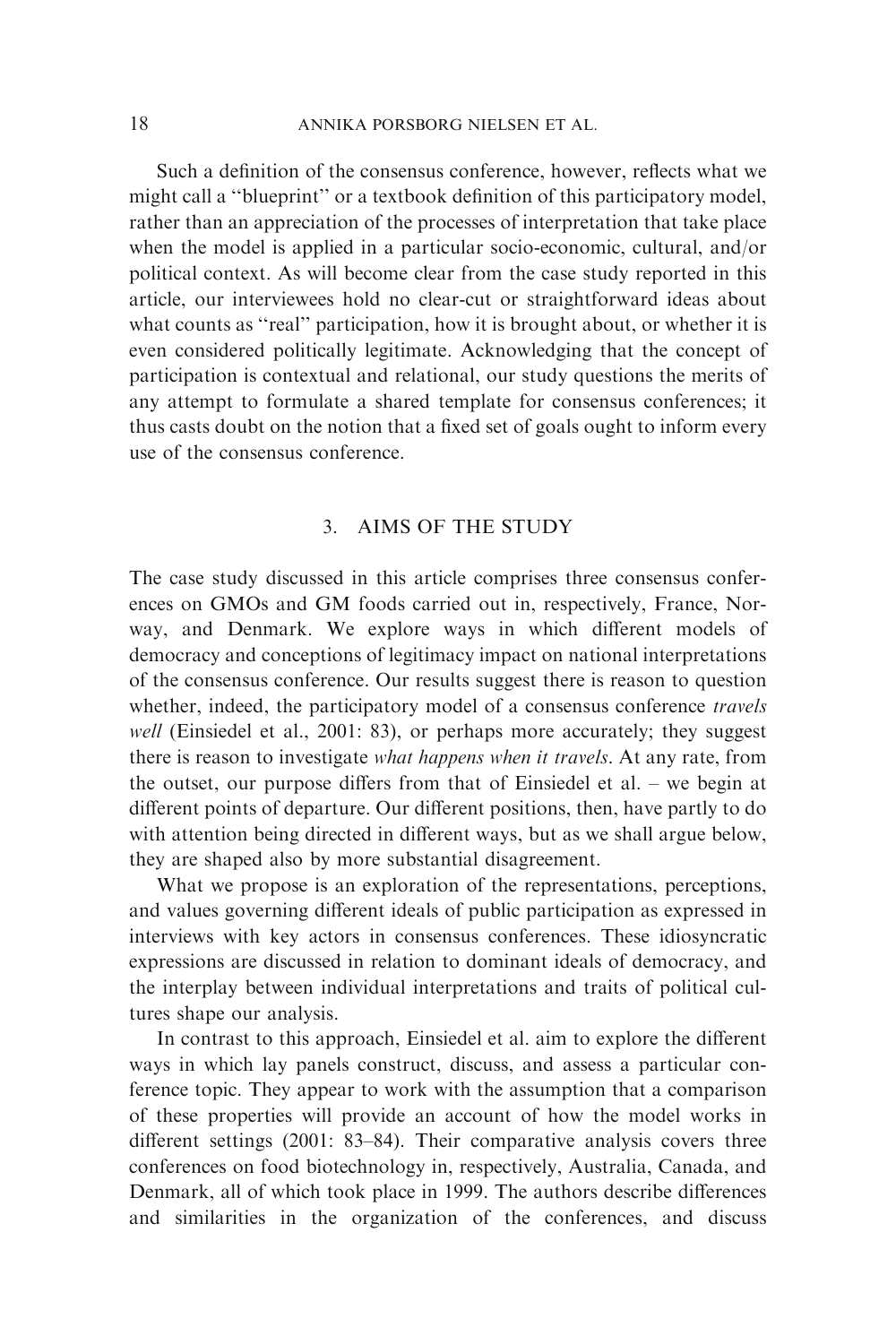differences in the countries' approaches to, and uses of, food biotechnology. They outline the sets of questions and recommendations formulated by the respective lay panels and discuss significant similarities and differences. The comparative analysis offers interesting conclusions as to how the lay panels in the three different settings constructed and assessed this social problem, which is precisely what the authors declare to be one of their two interrelated goals (ibid: 84). So far, then, our differences concern merely the different foci of our studies.

The second question that these authors aim to address, however, is about the procedures of the model rather than the conference topic – the method's replicability in different contexts (ibid: 94); and here we encounter more substantial disagreements. For we shall argue that the significant questions that need to be addressed when one explores how the model ''works'' in different contexts have to do with dominant perceptions of democratic legitimacy – how it is attained and how it relates to ideals of participation and deliberation. In our analysis, we investigate at what levels, and under what circumstances, deliberative and participatory processes are seen to lend democratic legitimacy to political decisions. An underlying assumption in the analysis of Einsiedel et al. is that the employment of consensus conferences per se enhances legitimacy in decision-making (ibid: 95). However, the analysis presented in this article suggests that this cannot be considered an implicit feature of the method, seeing as different models of democratic legitimacy – and consequently, different interpretations of lay involvement in decision-making – prevail in different political cultures. For these reasons we would oppose a view of consensus conferences in which their ability to ''travel well'' can be readily inferred from their ability to produce comparable results.

Further reasons should be outlined here as to why we argue that Einsiedel et al. do not sufficiently succeed in answering their second question about the applicability of consensus conferences in different contexts – and, ultimately, why we would argue for an alternative position. The authors conclude that the consensus conference represents a way of bridging the ''incommensurability of ... participation and expertise,'' and that the inclusion of lay people in participatory technology assessment will ''demonopolize expertise and recognize that ordinary people are intrinsically part of the technological project'' (ibid: 95). Our case study will show that such results are not automatically or necessarily secured through the deployment of consensus conferences, and that this limitation is intimately connected with the variable attribution of value and status to different knowledge forms and to lay and expert discourses.

Further, since Einsiedel et al. never attempt to go beyond abstract definitions of the aims of the consensus conference, and hence omit to explore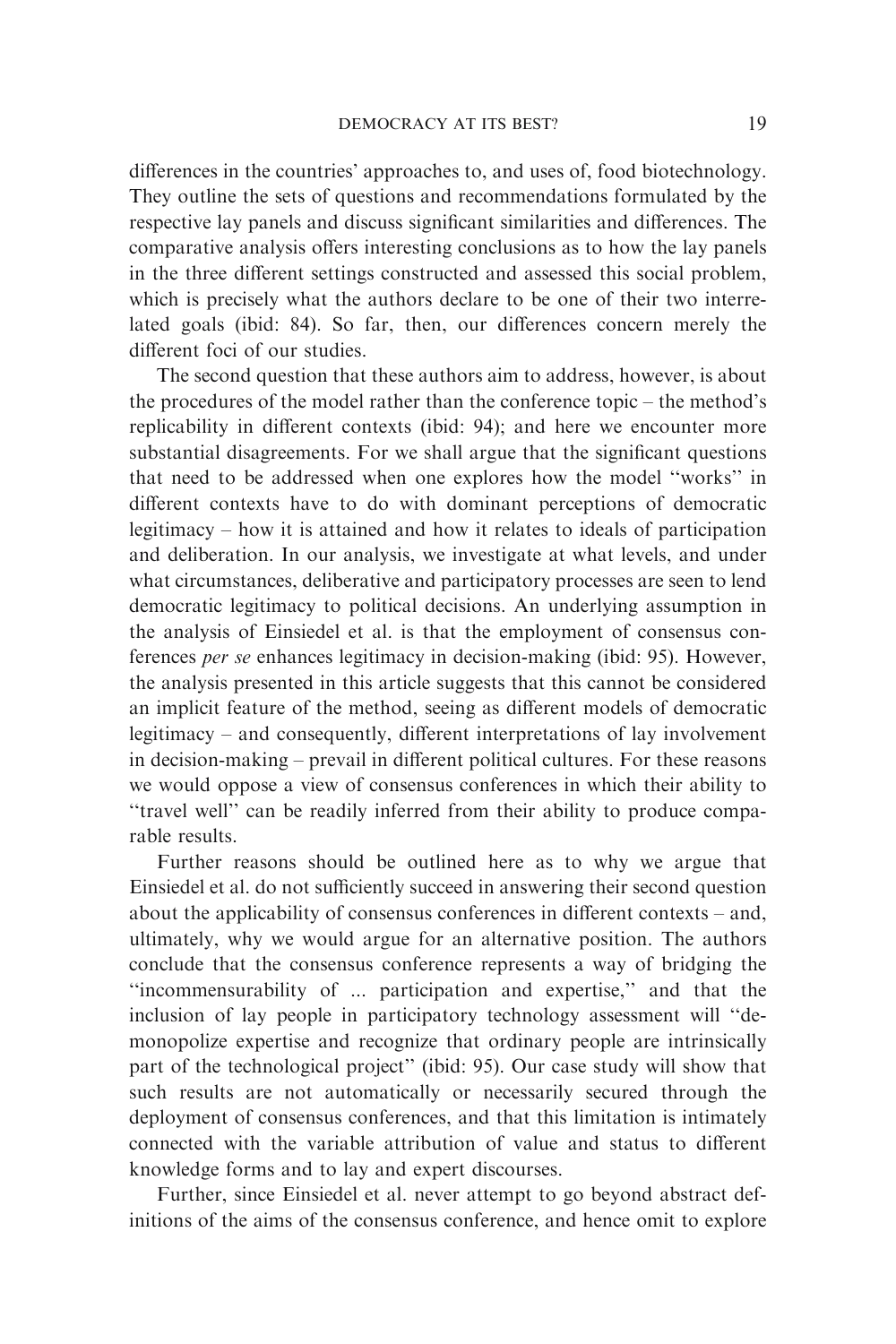how these aims may differ when interpreted in different contexts, they take for granted the implicitness of specific aims and purposes embedded in the tool. This is what enables them to explore the ''efficacy'' of the model (ibid: 83), assuming, it seems, that successful deployment can be secured, or at least optimized, through attempts to meet universally defined standards and claims. Such a taking for granted of certain implicit goals inherent in the method can also be detected in Goven's (2003) evaluation of consensus conferences, when she speaks of ''realizing the democratizing potential of the consensus conference'' (ibid: 424). Surely, the realization of this potential will depend on the democratic ideals dominating the political culture in which the method is being employed. Ideas about how political decisions gain legitimacy differ across nations, and so will the ways in which – and the extent to which – the consensus conference is seen as a democratizing mechanism.

Thus, instead of taking for granted a particular set of aims associated with the model, we shall explore the ways in which democratic ideals shape various perceptions of consensus conferences. Highlighting results from our case study, we shall also discuss these different perceptions and ask how they affect the interviewee's views about the role of public deliberation, the roles of laypersons vs. experts, and the interplay between expertise and participation. It became clear in our interviews that key actors in the conferences we studied expressed differing, and even conflicting, ideas about what it is that lends democratic legitimacy and validity to political decisions. This was the backdrop to contradictory – yet each of them logically coherent – perceptions of the aims of the consensus conference. What we wish to urge, then, is that greater attention should be given to the contingent and contextual nature of the tool – and in particular to the interplay between the conceptions of deliberation and participation inherent in the tool and the conceptions of legitimacy informing different models of democracy.

## 4. ANALYTICAL FRAMEWORK DEMOCRATIC IDEALS AS A FRAMEWORK FOR INTERPRETATION

In this section, we shall outline the analytical framework that we will later apply to the case study of consensus conferences, and in this way indicate our understanding and use of some central analytical concepts. Reflection is appropriate with regard to the merits of employing models of democratic legitimacy as key analytical concepts. Why, indeed, should the concept of democratic legitimacy add value to an analysis of national interpretations of the consensus conference?

It might be argued that such analysis should focus on institutional and organizational settings, or on historical differences or socio-cultural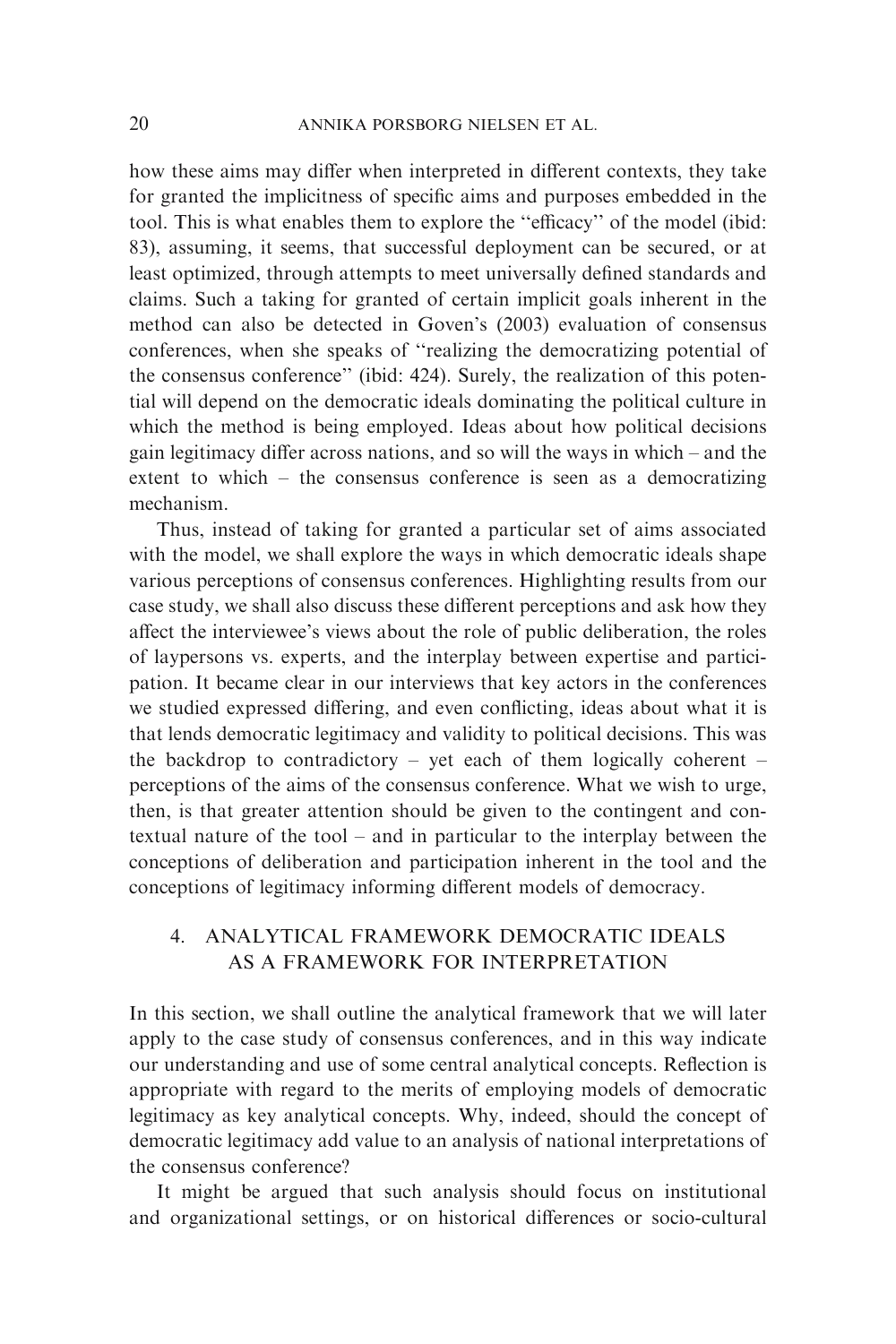categories. Throughout the article, it will become clear, however, that the models of democracy to which we refer are not employed as residual analytical categories assigned to explore marginal national differences, and that in fact they allow us to explore aspects of the interpretation of participatory procedures otherwise largely overlooked.

Let us turn to a discussion of our theoretical points of departure.

In an essay on normative models of democracy, Habermas (1996) outlines two paradigms of democracy, the liberal and the republican, $\delta$  and argues for a third model invoking a proceduralist-deliberative notion of democracy. In advocating this third model, Habermas argues that its proceduralist traits assist in unburdening the ''ethical overload'' that to his mind characterizes the republican ideal. The approach he proposes invests the democratic process with normative connotations ''...stronger than those found in the liberal model but weaker than those of the republican model'' (Habermas, 1996: 27). In the liberal conception of democracy, politics is conceived as a vehicle that brings forth the interests and preferences of private citizens by means of an elected government that acts as an apparatus of public administration. The republican model of democracy, on the other hand, represents a view of politics not as mediating, but rather as constitutive of the processes of society as a whole, in the sense that it assumes integrative forces of solidarity and shared conceptions of the common good (Habermas, 1996). In the proceduralist-deliberative alternative outlined by Habermas, the deliberative ideal, in which priority is given to processes that allow for the better argument to come forth, is coupled with a respect for the procedures that secure fair and open communication processes. In short, Habermas is concerned with questions of justice, referring to regulations in the equal interests of all, as opposed to ethical questions, referring to the common interests of an integrated political community.

Different conceptions of democracy and their communitarian, deliberative, and procedural orientations form the point of departure for our investigation of national interpretations of the participatory consensus conference, as we will see in our discussion of case study results in section six. The key to our exploration of these national differences is the concept of democratic legitimacy, seeing as the case study shows that this is a concept that guides interviewees' ideas about the appropriate institutional setting for the consensus conference, about the roles of experts and lay panels, about

<sup>&</sup>lt;sup>8</sup> From these opposing conceptions of politics follow, as well, different approaches to the rights and status of citizens. The liberal conception implies a focus on what Habermas calls negative rights, that is rights from government interference or compulsion, whereas in the republican conception positive liberties (ibid.: 22) are conferred on the citizen, in the sense that citizens have the right to engage in participation and ongoing deliberation on the shared moral ideas and convictions that make up the foundations for the political community.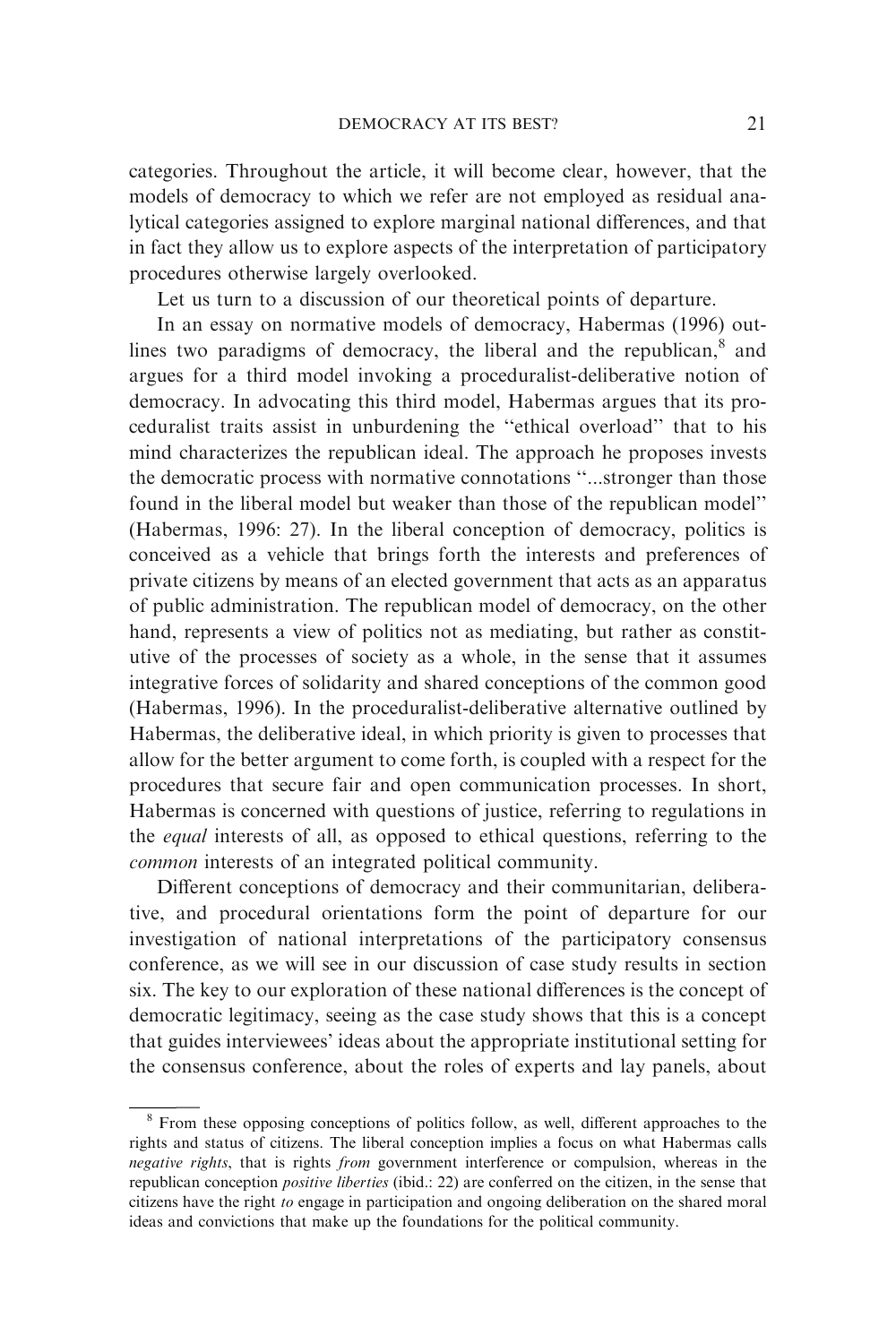the valuing of forms of knowledge, and, ultimately, about the aim and purpose of initiating consensus conferences.

Within different conceptions of democracy, democratic legitimacy is attained in different ways and through various procedures. This, in turn, shapes ideas of when and how decisions are legitimate, which again leads to different perceptions of public participation and deliberation, of the ways in which these processes should be enabled, and of the levels at which they are deemed appropriate. The *proceduralist* conception of democracy – embedded in the liberal ideal outlined by Habermas – is wedded to a notion of legitimacy in which political equality is the highest value (Dahl, 1998). The equal status of all citizens in the polity is secured through the equal right to vote, and thus the highest authority lies with elected representatives carrying out the mandate of the citizenry. Legitimacy is attained through the fairness, transparency, and trustworthiness of the procedures that guard political decision-making. Although public deliberation plays a role within proceduralist, and communitarian, as well as deliberative notions of democracy, Lassen et al. (2003) argue that due to the different conceptions of legitimacy, different criteria exist for the institutionalization of deliberative procedures. Thus, in the proceduralist model, deliberation should, first and foremost, take place in a chamber of elected representatives of the public, thus securing the political equality of citizens (ibid).

The proceduralist notion of democracy embedded in the liberal paradigm contrasts with the republican approach. The focus, within the republican paradigm, on public engagement in political discourse is precisely what prompts Habermas's criticism of it (1996: 23), for instead of allowing for discussions of value orientations and interpretations, the republican ideal invites a communitarian reading, he argues, which leads to an ''ethical constriction of political discourse.'' Political discourses are assimilated to the ''clarification of a collective ethical self-understanding'' (ibid: 24), which means that deliberation on politics will be implicitly related to a specific collective and its form of life. The communitarian model of democracy (Michelman, 1989; Lassen et al., 2003) is based on conceptions of political autonomy and political equality that can only be realized by a community of citizens with common practices and shared values and traditions – not by private citizens each of them pursuing their own interests. Within this notion of democracy, then, legitimacy is attained when political decision-making reflects the shared culture, ethics, and values of the community. Shared notions of the good life become, as it were, a public matter and provide the backdrop for deliberation over, and the regulation of, public issues. For these reasons, the participation of lay people in the decision process is central, seeing as the deliberation of a group of laypersons is believed to have democratic and moral authority (Lassen et al.,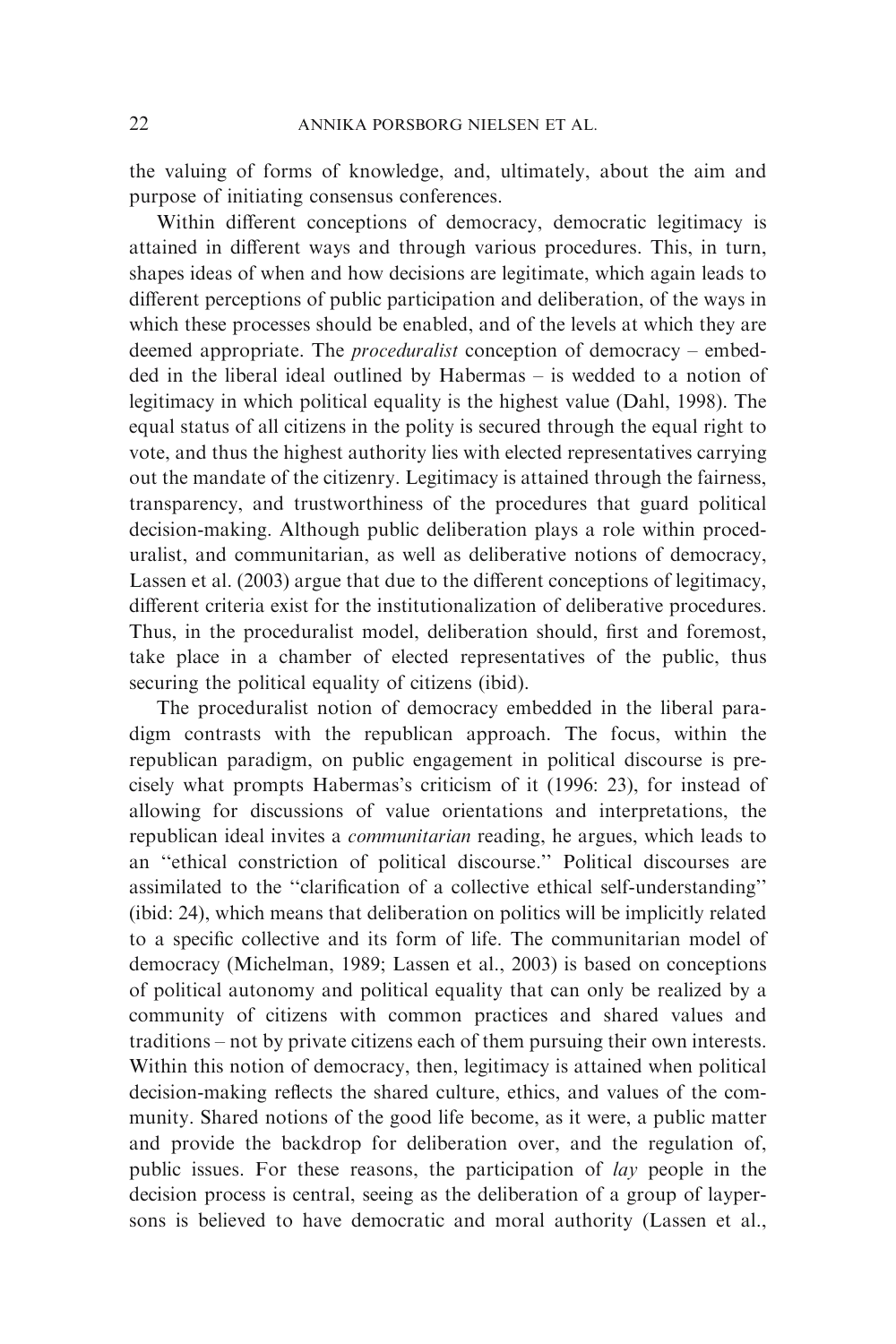2003). Hence, the primary significance of deliberation lies in its capacity to unearth the basic values of the community as a basis for discussing the moral conflict in question.

Criticizing the communitarian reading of the republican ideal, Habermas observes, ''... the democratic process is dependent on the virtues of citizens devoted to the public weal'' (1996: 24). Habermas's concern echoes what Benhabib refers to as liberal misgivings about the ''lofty and ennobling'' visions of deliberative democracy. Liberal skeptics are concerned with what will happen if "...less than noble majorities challenge the principles of political liberalism ... in such ways as to lead to religious fanaticism, persecution of unpopular minorities, intrusion of the state into the domain of private life ... all in the name of some shared good'' (Benhabib, 1996a: 77).

Anticipating this dilemma, Habermas lets the success of deliberative procedures depend not only on the actions of citizens. Thus, in his joining of deliberative and proceduralist notions of democracy, Habermas also links deliberative procedures to the ''... institutionalization of the corresponding procedures and conditions of communication'' (Habermas, 1996: 27). The model of *deliberative* democracy has an array of advocates and proponents (Habermas, 1996; Cohen, 1996; Benhabib, 1996a; Fishkin and Laslett, 2003), and, it might be argued, just as many different readings and interpretations. Some thinkers view the deliberative democratic ideal as a way to let substantive moral commitments and shared value orientations feed into political decision-making, thus leaning to the communitarian notion, while others view the operation of deliberative procedures in itself as the measure of success, emphasizing the potential of deliberation processes to issue in a multitude of views, ideas, and concerns that are not from the outset related to a specific political community (Benhabib, 1996b). Legitimacy, within the deliberative conception, depends on the extent of approximation to the ideal of the deliberative procedure.<sup>9</sup> Thus, within this conception of democracy, the carrying out of deliberative procedures that are inclusive and transparent – and in which different actors and groups in society are accorded an equal chance to make their voices heard – will impart democratic legitimacy to political decision-making. Hence, in this model, public participation takes center stage, and the deliberation of a group of laypersons (as directly affected parties) is an indication of the legitimacy of political decisions (Lassen et al., 2003).

 $9$  This line of thinking has been questioned by, among others, Elster (1997), who points to the fallacy in what he refers to as the ''approximation assumption'': it is not true, he argues, that ''a situation in which more, but not all, of the optimum conditions are fulfilled is necessarily, or is even likely to be, superior to a situation in which fewer are fulfilled''; and he states further that ''one cannot assume that one will, in fact, approach the good society by acting as if one had already arrived there'' (Lipsey and Lancaster quoted in Elster, 1997: 18).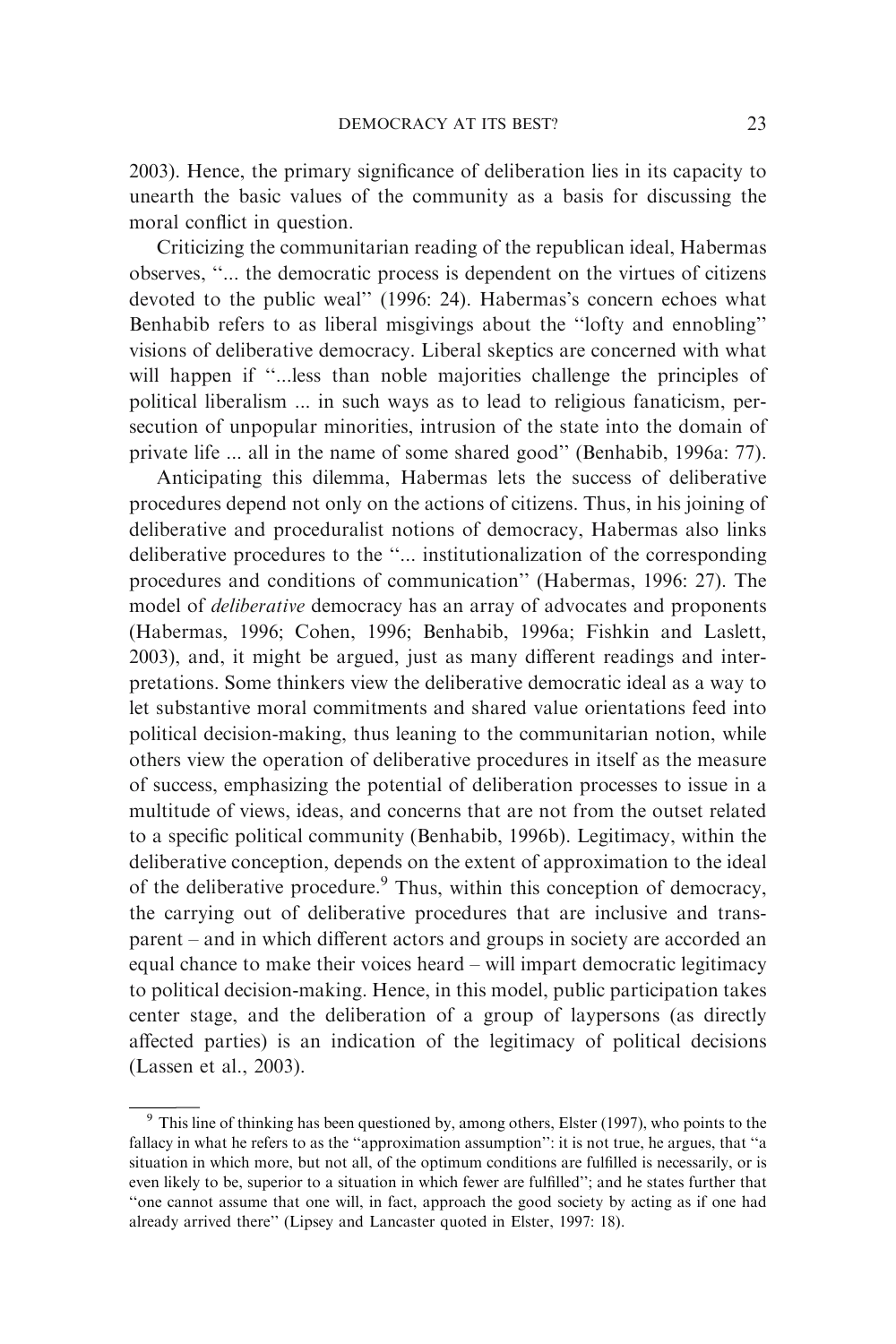As will become apparent from the discussion below of the case study interviews, conceptions of legitimacy inherent in the democratic ideals of different countries are of crucial importance to the ways in which local actors interpret the aims and purposes of consensus conferences as participatory procedures.

The following section accounts for some methodological reflections in relation to the case study on consensus conferences.

## 5. CASE STUDY: CONSENSUS CONFERENCES IN A CROSS-NATIONAL PERSPECTIVE. METHODOLOGICAL REFLECTIONS

The conferences examined in the case study<sup>10</sup> were selected partly because they covered similar topics (GM foods or GMOs), and partly because they were conducted in national settings that offer interesting comparative perspectives. The countries involved share certain features generally ascribed to Western liberal democracies. At the same time, they are each of them imbued with distinct political cultures, and social, historical, and technological currents that set them apart.

In the case study, 19 individual qualitative interviews were carried out with key actors in the conferences. $11$  Interviewees were deliberately selected so as to secure wide representation, with people in different roles in the conferences being approached. It was felt to be important, for instance, that the conference moderators should be interviewed in order, first, to provide insight into the interaction and exchanges between members of the lay and expert panels at the public part of the conference; and secondly, to provide important insight into the process of preparation leading to the lay panelists participating in the conference, as well as the lay panel's writing up of the final report. Interviews with organizers, project leaders, evaluators, and steering committee members were also sought, as it was felt that these might cast light on the aims and motives in initiating consensus conferences.

<sup>&</sup>lt;sup>10</sup> The French conference (1998) was organized by the *Parliamentary Office for the Evaluation* of Scientific and Technological Choices (OPECST); the Norwegian conference (1996) was organized by the National Committee for Research Ethics in Science and Technology (NENT). The roles and mandates of both of these bodies can be compared to that of the Danish Board of Technology (DBT), since they both function as advisory bodies to parliament in the respective countries. The DBT was the organizer of the Danish conference (1999), which was eighteenth in a series of Danish consensus conferences organized by the board.

<sup>&</sup>lt;sup>11</sup> The interviews were carried out in Paris, Copenhagen, and Oslo in spring 2004. In addition, the case study included the examination of written documents such as discussion papers, conference transcripts, invitations, evaluation reports, and final documents produced at the three conferences.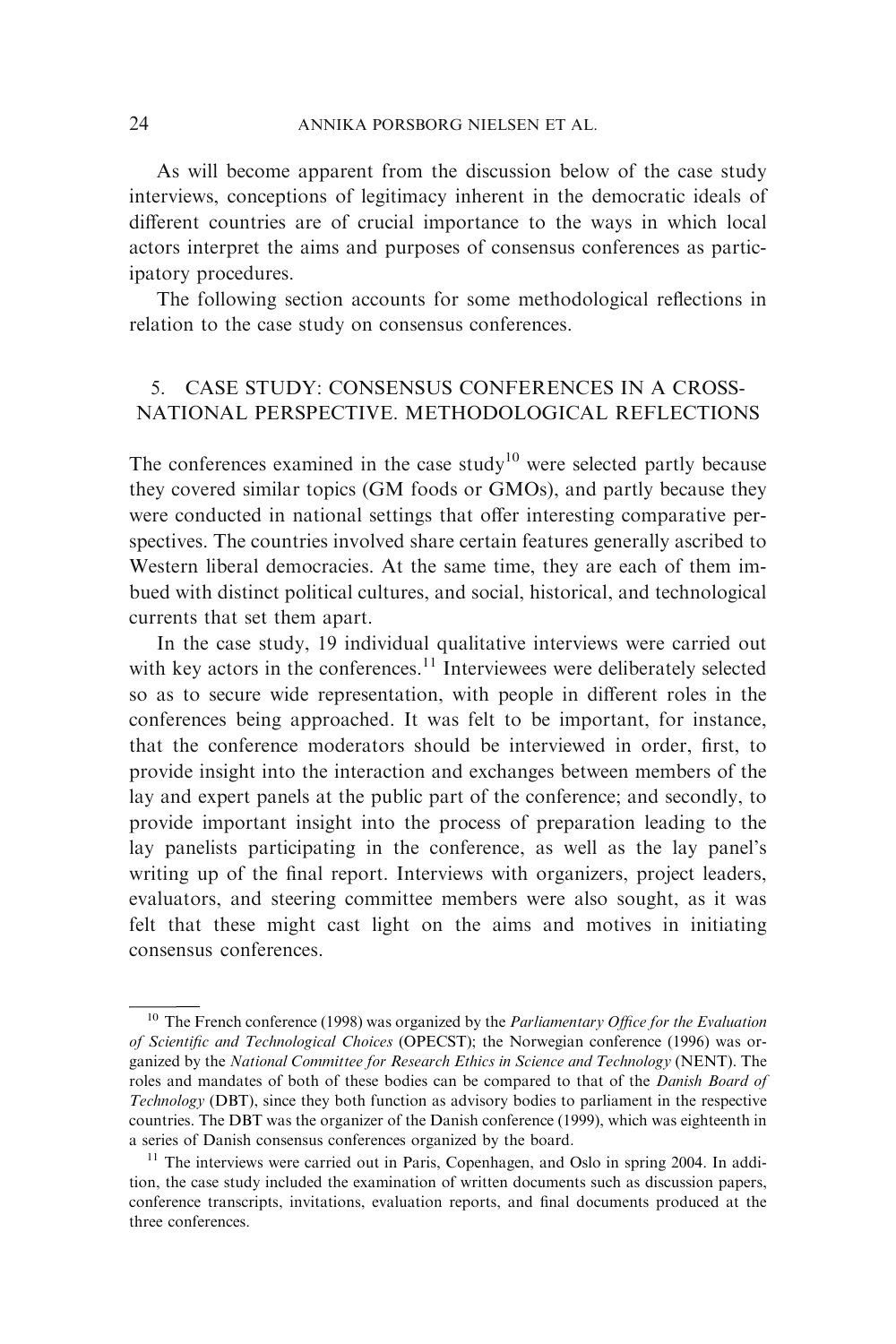Interviews with lay panelists were not included in the study, $12$  thus the analysis will not provide accounts of lay people's motivations and experiences in partaking in this type of participatory arrangement. Rather, the focus is on the roles of lay people and experts, as perceived by a variety of actors in the conferences.

The individual qualitative interview was chosen as the method that would best provide insight into the expectations, perceptions, judgments, and assumptions reflected in the interviewees' views and experiences of the consensus conference and their own role in it. Each interview was structured so as to shed light on five main themes: *the aim and purpose of the confer*ence; the organizing of the conference; selection and participation; planning and implementation; aftermath and results. This structure would permit an investigation of the pragmatic aspects of the consensus conference by following the chronology of the arrangement. It also allowed us to explore views and expectations of the interviewee relating to the purpose and value of this type of participatory arrangement.

In the remainder of the article, we will draw upon the results of the case study to discuss how the aims and purposes – as well as the legitimacy and acceptability – of the consensus conference model is interpreted by our interviewees, and we shall discuss these interpretations in relation to the ideals of democratic legitimacy outlined above.

## 6. INTERPRETATIONS OF PARTICIPATION: CONTROVERSY OR ''TRUE DEMOCRACY''?

#### 6.1. Discourses of Legitimacy

In France and Norway the consensus conferences of 1998 and 1996, respectively, were the first to be organized in the two countries,<sup>13</sup> something that turned out to have quite a significant effect on the ways in which the conferences were conceptualized. Both Norwegian and French interviewees stressed that the focus in the process of organizing the conference had been primarily on the *procedures* of the model rather than the particular *topic* at

<sup>&</sup>lt;sup>12</sup> Lav informants are not included since lay interviews were only obtained in Denmark. In Norway, the fact that the conference had taken place eight years prior to the interviews made those lay participants whom we contacted reluctant to partake because they feared they would not be able to recall the experience well enough. In the case of France, we were not able to obtain the necessary contact information for the lay participants, and thus were not able to approach them about the possibility of taking part in the case study.

<sup>&</sup>lt;sup>13</sup> After these initial conferences, a follow-up conference was held in Norway in 2000, reconvening the same lay and expert panels, while a second consensus conference was held in France in 2002 on the topic of climate change, albeit not in a parliamentary setting.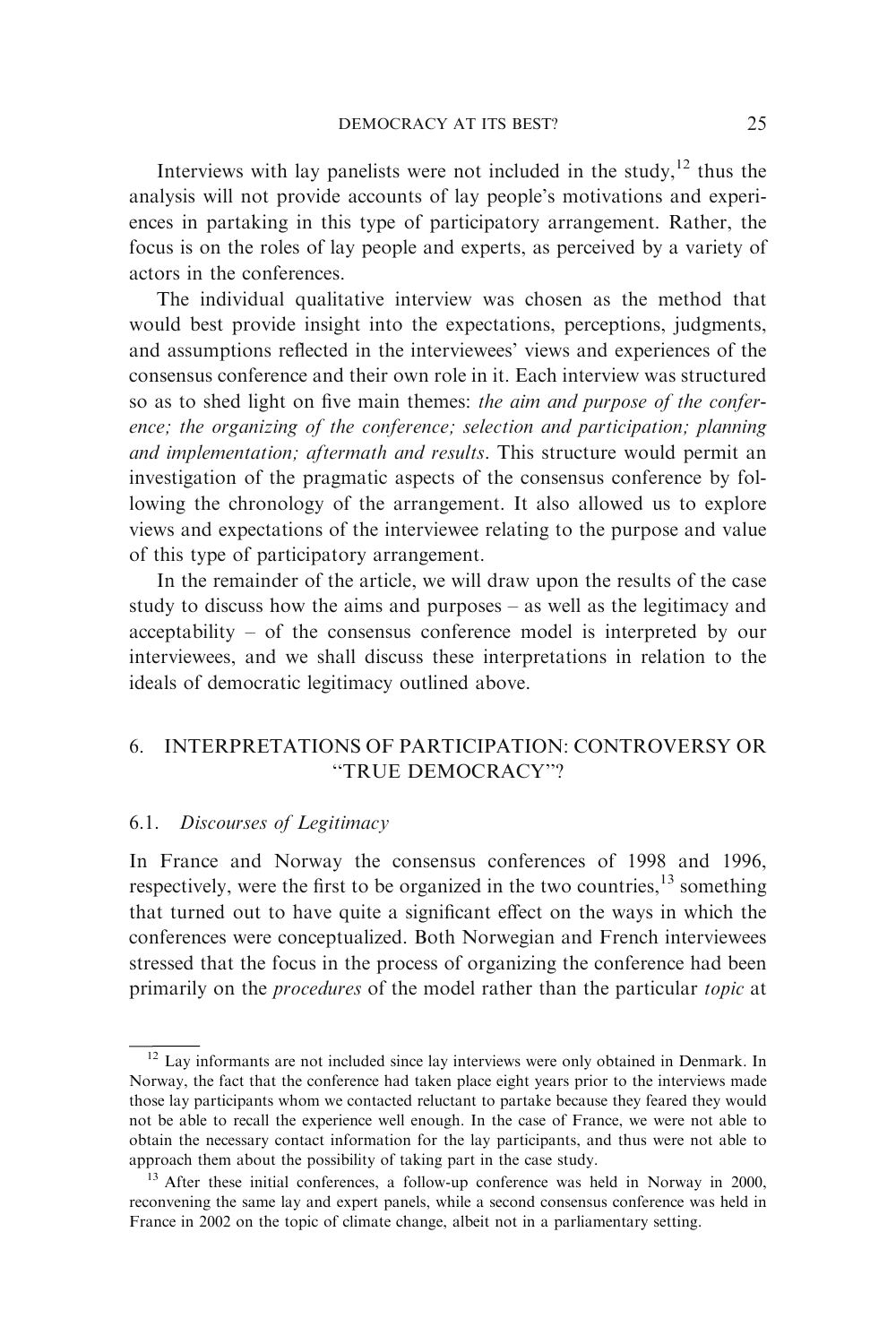hand – albeit for quite different reasons, which have to do with the countries' differing perceptions of the consensus conference.

In France, the consensus conference model was perceived to be somewhat controversial. Several interviewees referred to the conference as an unusual procedure that was in some way incompatible with French political culture. The novelty of the situation meant that the organizers and the steering committee were focused on how this method could function in a French political context, rather than on how well it served as a forum for broadening debates on GMOs. Debate about GMOs was already taking place in the media, in Parliament, and among experts. The new and unusual step – and what seemed to be of most interest to the interviewees – was the participation of lay people at the national level of parliamentary politics.

Here, we touch upon the very reason why the consensus conference is perceived to be controversial in France: lay consultation at the parliamentary level interferes with the legitimacy and political equality associated with representative democracy. Even the officials from the *Parliamentary Office* for the Evaluation of Scientific and Technological Choices (OPECST) who were responsible for organizing the conference were critical of the model, while politicians rejected the initiative outright. One of the organizers, a civil servant working at that time for OPECST, describes the atmosphere surrounding the conference like this:

...the senators and the parliamentarians said ''but there's really no need to organize a citizens' conference, because we are the ones representing the citizens. Why this madness? Why would you want to organize in the midst of the assemblies a procedure which contradicts the essence of representative democracy?'' ... There you go; that's the general picture. (Organizer, April 2,  $2004$ )<sup>14</sup>

The organizer quoted here argued that the model was at odds with French democratic ideals, but nevertheless saw the conference as an interesting experiment, and one that might gain momentum given the right circumstances. Members of the steering committee, too, described how many politicians dismissed or were skeptical about the method, while most committee members were in favor of the model and felt it might still have a future in the French political context. Still, everyone conceded that the method was, in their view, in stark opposition with dominant ideals of democracy in France.

Some steering committee members argued that consensus conferences might be more easily accepted at the regional or municipal level: owing to the centralist traditions of French politics, public participation was seen to belong at the local level, thus not invoking the apparatus and authority of

<sup>&</sup>lt;sup>14</sup> All interview excerpts have been translated from the original language by the authors of this article.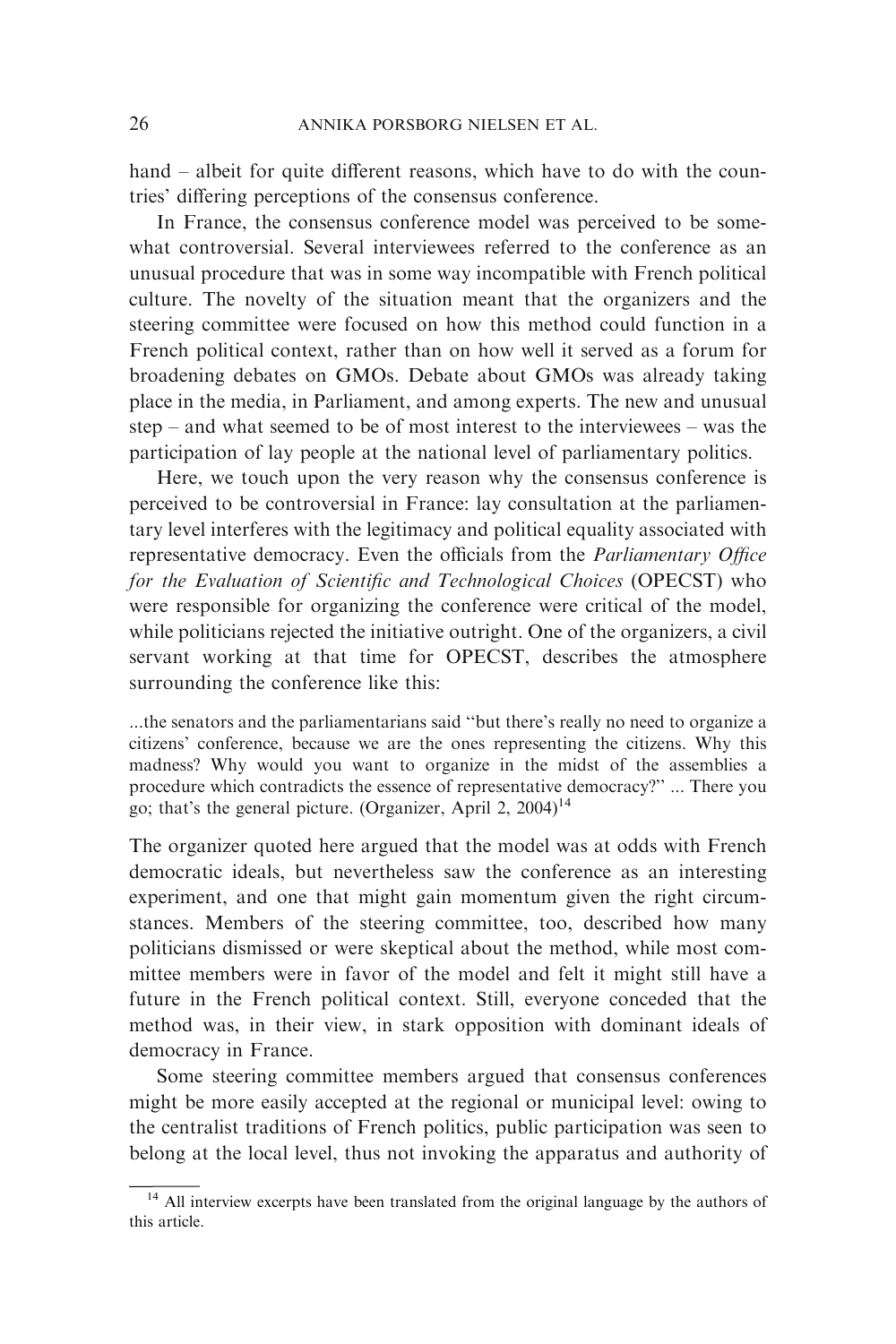parliamentary bodies.<sup>15</sup> Here there is an interesting contrast with the Scandinavian countries we examined, where interviewees argued that the close connection of the conference procedures with parliamentary decisionmaking was precisely what proved their relevance and legitimacy. One member of the French steering committee offered an explanation of the strong opposition to the method from political decision makers:

In France, any kind of citizen intervention is looked upon as a perversion of representative democracy. And especially within Parliament, where they don't really have much power left now with everything being decided in Brussels, or in the government, or in the trade organizations. So they are already left with next to nothing. If you take away from them also their role as representatives of the people... well then they have nothing left at all! (Steering committee member, April 2, 2004)

All of the French interviewees felt that the consensus conference model would be widely perceived, in France, as incompatible with democracy. Some, like the steering committee member quoted above, connected negative attitudes to the model with power struggles within the political system. More commonly, however, these attitudes were linked with ideals of representative democracy – as can be seen, for example, in the earlier quotation above.

Thus, descriptions of the method's incompatibility with the political system invoke notions of legitimacy associated with the procedural model of democracy: if political decisions gain legitimacy through the workings of fair and transparent procedures, administered by publicly elected representatives, then allowing a small group of randomly selected citizens to take center stage, let alone give advice to decision makers, is deemed inappropriate and, as the interviews suggest, undemocratic. In the light of the French reception of the conference model, the idea that the employment of consensus conferences per se enhances legitimacy in decision-making can be queried. As stated in the outset of the article, this cannot be considered an implicit feature of the method; within the French conception of democracy, at any rate, it is precisely the claim to democratic legitimacy that undermines the validity of the method and renders it unacceptable in the French political context.

In Norway, quite a different picture emerged. Rather than causing controversy and resistance, the model was seen here to represent a new and useful tool for public participation in debates and decision-making on issues of societal importance. Several interviewees also hoped that the successful organization of a conference would help to strengthen the case for the

<sup>&</sup>lt;sup>15</sup> Furthermore, several French interviewees argued that the country's second consensus conference on climate change, organized in 2002 by the independent organization of Cité des Sciences, represented a more appropriate way of applying this participatory model, precisely because it was organized by an NGO and thus did not take place in a parliamentary setting.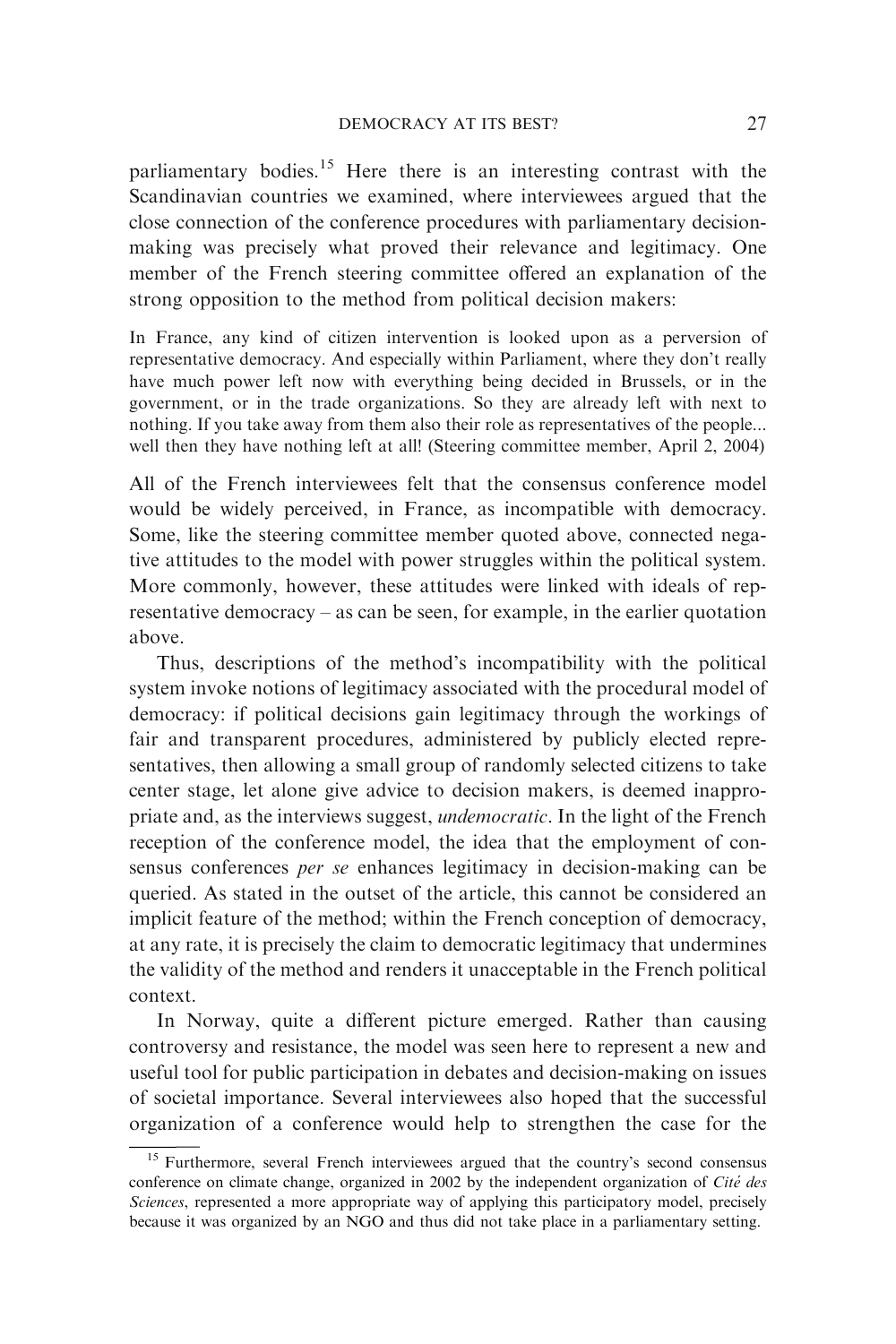establishment of a Norwegian Board of Technology.<sup>16</sup> The consensus conference was seen as a way of encouraging public awareness and acceptance of participatory technology assessment. It is significant here that, in the introduction to the final report, the conference organizers use the phrase ''a tool for active democracy" (De Nasjonale Forskningsetiske Komitéer, 1996). In this introduction, very little reference is made to the choice of GM foods as the conference topic – apart from the fact that it was found to be suitable for showcasing the legitimacy of the model – and the focus is primarily on the merits of the model itself.

It can be seen, then, that organizers in both Norway and France stressed the importance of deliberating thoroughly on the conference procedures in order to ensure that the proceedings would be fair, transparent, unbiased, and open. But the Norwegian interviewees were doing so in order to showcase the relevance and legitimacy of the consensus conference, while the French felt that focusing on the validity of the procedures would help to repudiate the suspiciousness and criticism of the model.

There was widespread agreement among Norwegian interviewees that the consensus conference model's focus on lay involvement was in accord with Norwegian democratic ideals. An inclination towards the communitarian ideal, in which political decisions cannot be detached from the true source of legitimacy – the will and the values of the people – can certainly be detected in some of the views expressed by interviewees:

What the Norwegian lay peoples' conference gave us was a first – and unique – chance to ''dip into the public sea'' so to speak... A chance for ordinary people's concerns, ideas, skepticism, and creativity to take center stage and possibly affect political decision-making... (Expert panel member, March 22, 2004)

In Denmark, where consensus conferences had been run since 1987, the 1999 conference did not cause its organizers to fundamentally rethink or re-evaluate the procedural aspects of the model. Some members of the steering group argued that the organizing of the conference was approached with (what one called) a business-as-usual perspective: due to the wellestablished position of the method in Denmark, its legitimacy and compatibility were largely taken for granted. Several interviewees described conference preparations as focusing, not so much on procedures, but rather on the topic of GM foods – on how it was being represented, structured, framed, and discussed, and on how the conference debates, and in particular

<sup>&</sup>lt;sup>16</sup> A member of the planning committee described the conference of 1996 as a step on the way towards implementing several models of public participation in TA. The conference had generated an acceptance of lay people as legitimate voices in debates over technology, and this new current would underline the need for a Board of Technology and the specific work methods that it would prioritize. A Norwegian Board of Technology was established in 1999.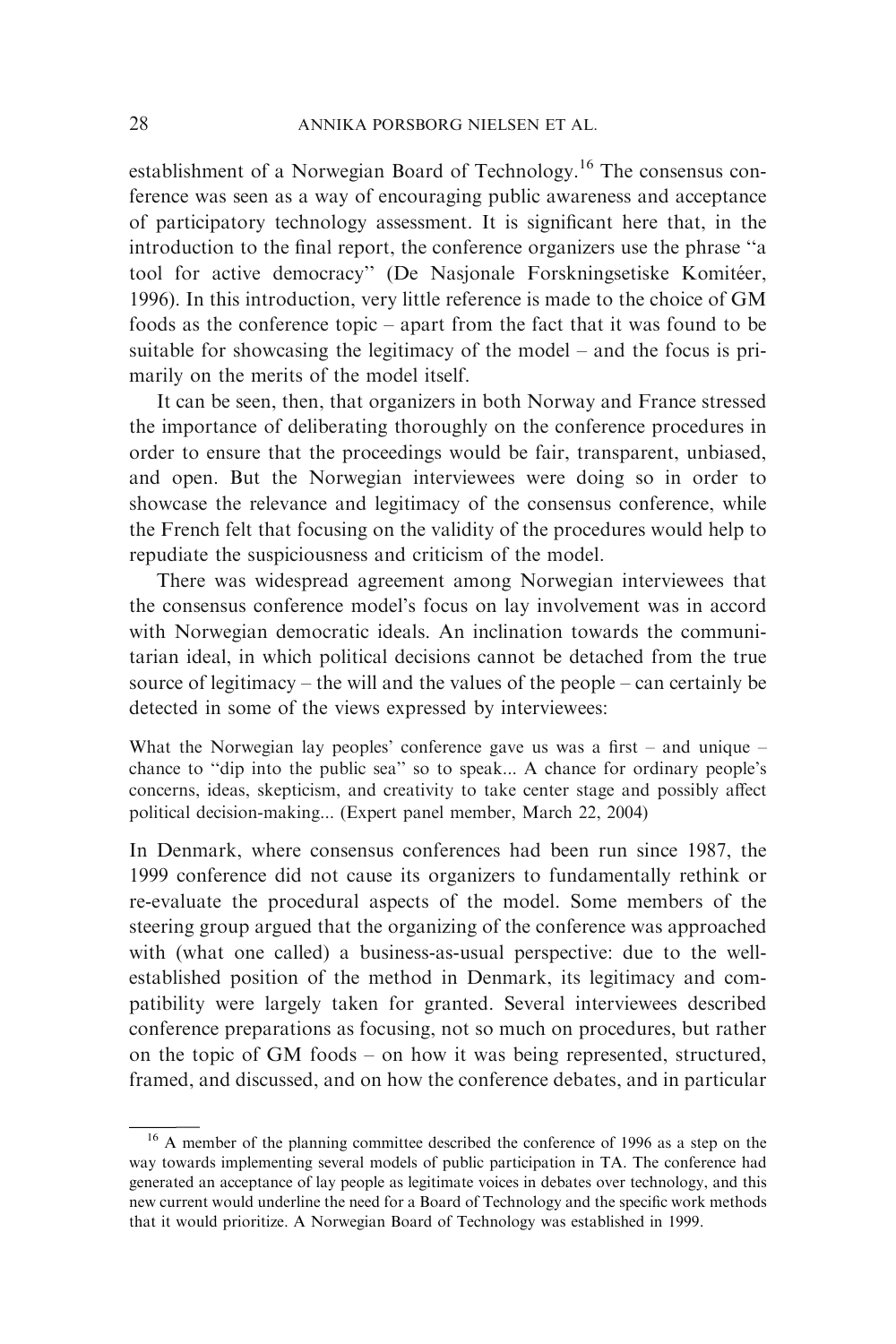the final report from the lay panel, might affect or even alter the conceptualization of the topic of GM foods in a Danish context.

There was widespread agreement among Danish interviewees that the conference method in itself represents the core concepts of Danish democracy. One steering group member refers here to the method's roots in a Danish conception of democracy:

It's not exactly a coincidence that this model was developed in Denmark. It has grown out of the democratic tradition for discussing everything. What's most important is that everyone's voice is heard and that we reach an agreement or at least an understanding. This is a fundamental part of the way we see political debates in this country, the way we see participation. (Steering group member, March 26, 2004)

Since the method was seen to represent, so to speak, the essence of Danish democracy, its compatibility with dominant views on politics was largely assumed. Further, its involvement of lay people was seen to confer legitimacy on decision-making precisely because of its close proximity to parliamentary politics. This was the case in Norway too, where one interviewee described one of the virtues of the conference as that of ''bringing ordinary people's views to the very heart of politics.'' It is interesting, in this connection, to note that many French interviewees described lay participation in the conference as a chance for ordinary people to ''get close to the centre of power.'' The change in emphasis is not huge, but it is significant: in France, it was a question, not of getting close to democratic decisionmaking in order to exert a legitimate influence, but of obtaining a rare glimpse of the workings of Parliament, "le grand système," and of the expert system; both of them worlds, as it were, that lay people would not usually come into contact with.

Although both the Norwegian and Danish interviewees took a positive attitude to the conference model, the ways in which its procedures were seen to attain democratic legitimacy differed. The Norwegian interviewees argued that the legitimacy of the model derived from the fact that it represented a way of ''tapping into'' the shared norms, values, and concerns of the national community. This mirrors what Habermas, in his discussion of the communitarian ideal, calls the "clarification of a collective ethical selfunderstanding'' (1996: 24). By contrast, it seemed that Danish interviewees spoke primarily of the method's potential to allow citizens to participate actively in deliberative processes; they saw deliberation as something that allowed all voices to be heard and for the better argument to come forth. Here, a stronger emphasis on deliberative and communicative processes as a vehicle for active citizenry can be detected, echoing the values and principles of the deliberative model of democracy. A remark by the Danish moderator testifies to this: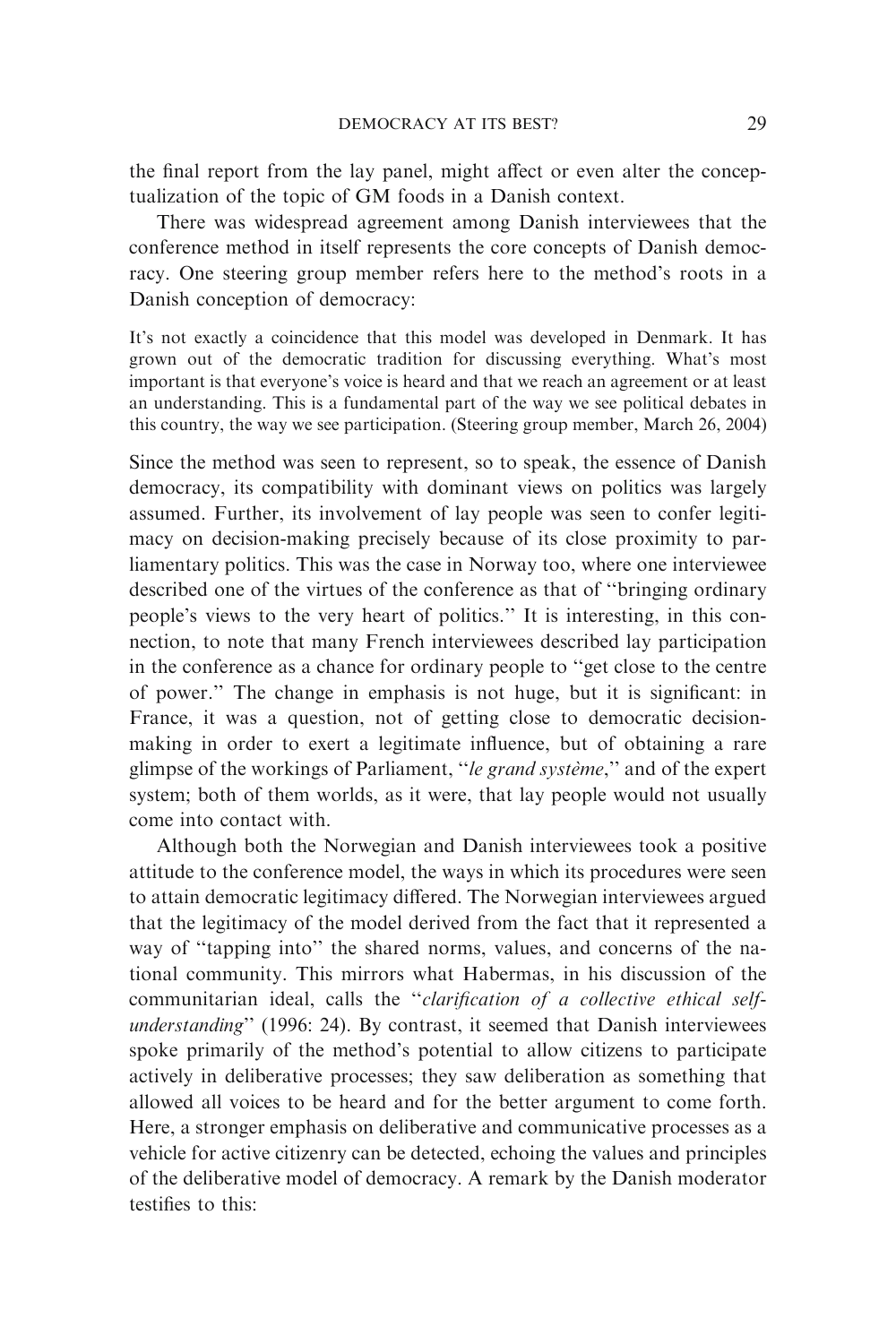What happens to lay people in the course of the [consensus conference] process is that they start taking themselves seriously as actors in the political process. They no longer think that politicians will do what they want anyway, they now feel they have an active role to play. And I think this is very important for people in a democracy (...) to be able to say, ''I am an engaged and active citizen.'' (Moderator, April 28, 2004)

Thus, to Norwegian interviewees the consensus conference represented a way to disclose collective views and norms that, together, constituted a shared perspective that should be brought forth for politicians to take their guidance from. But the Danish interviewees did not speak of a collective perspective needing to be consulted. Rather, they saw the model as a means by which citizens could engage in the democratic process. The citizens' contribution to the political process would represent not a genuine ''folk'' perspective, as described by Norwegian interviewees, but rather a third position different from that of both the politicians and the experts.

In this section we have argued: *first*, that the interviewees' assessments of the legitimacy of the consensus conference differ in significant ways that are related to dominant perceptions of the value of participation and deliberation; second, that in the eyes of interviewees, the extent to which the method could gain legitimacy, and was even acceptable, had to do also with the institutional level at which it was organized; and, third, that the interpretations of the method and its legitimacy that can be detected in the case study mirror key features of communitarian, procedural, and deliberative ideals of democracy.

In the last part of the discussion, we shall elaborate on the ways in which different interpretations of the conference method affect perceptions of the role and contribution of lay people in the consensus conference.

### 6.2. The Roles of Lay People

In the case of France, the contribution of lay people was very much viewed in terms of what the layperson was not. That is, he or she possessed neither the knowledge of the expert nor the mandate of the politician. In several of our French interviews, lay participants were referred to as "les naifs"; the ones lacking the knowledge needed in order to discuss and assess the topic of, in this case, GMOs. The benefit of the conference, then, consists primarily in the access it gives to lay people to state-of-the-art knowledge and research. Thus, when asked what lay people brought to the process, many French interviewees mentioned the willingness to work hard to acquire the skills necessary for this type of deliberation. In effect, rather than bringing a different type of perspective to the process, the role of lay panel members was to acquire the knowledge, and, not least, the vocabulary, of the expert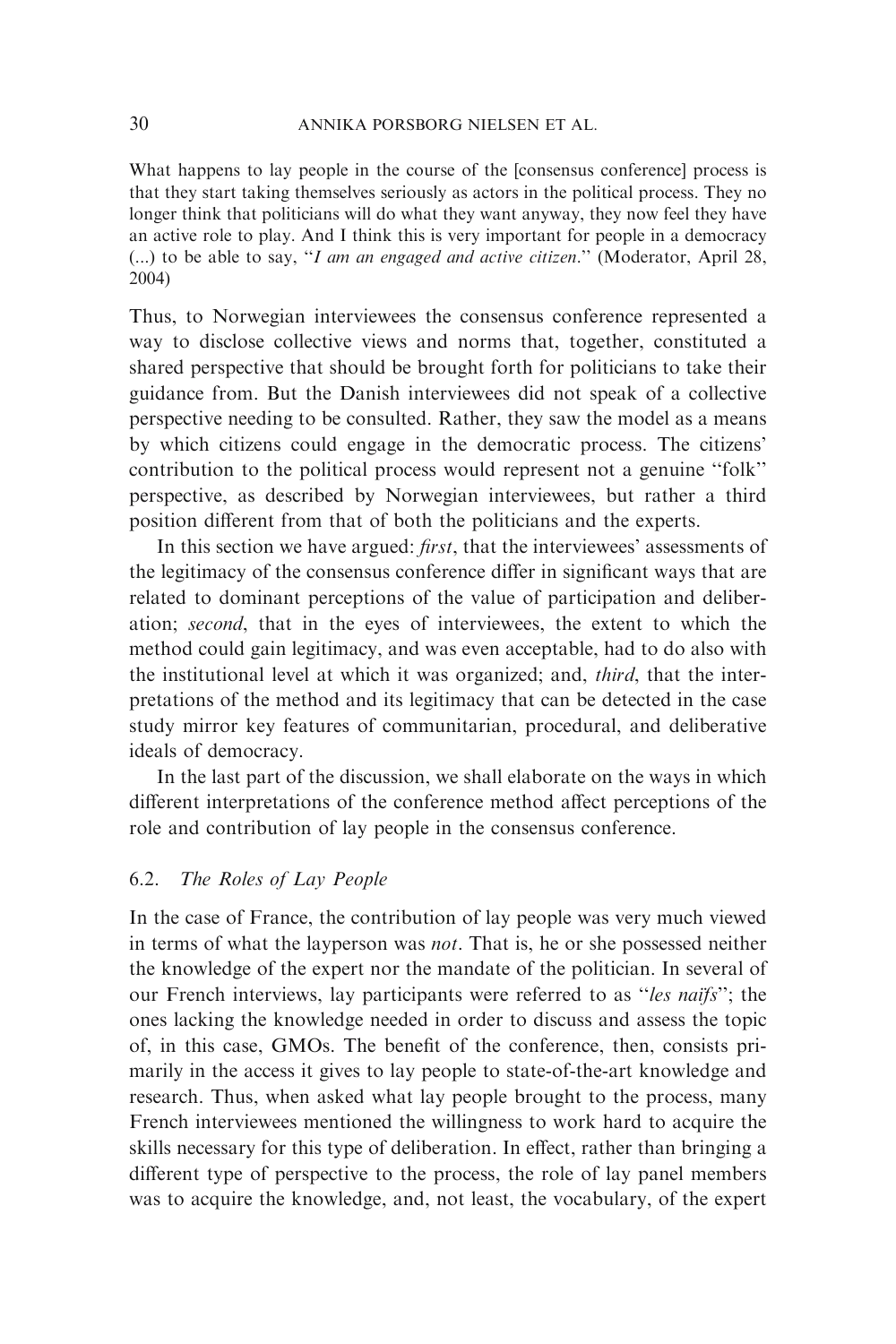world, in order to enable themselves to participate *vis-à-vis* the experts. Several French interviewees referred to lay people's participation in the conference as the ''making of semi-experts.''

By contrast, Norwegian and Danish interviewees focused on the contribution of laypersons, as something entirely different from that of experts or of politicians for that matter. What distinguishes this approach from that of most French interviewees is that laypersons' contribution is not assessed merely in terms of their level of factual knowledge, or their ability to meet experts on their terms. Here, lay participation is seen as representing a different set of perspectives and a form of knowledge that must be assessed on its own terms. Despite sharing this attitude, Danish and Norwegian interviewees' conceived of lay participation in rather different ways. Norwegian interviewees spoke of lay people as possessing an ''everyday knowledge'' or ''folk knowledge,'' and they described them as contributing a ''holistic'' or ''genuine perspective'':

Lay people are lay people because they possess a ''common sense'' type of knowledge. During the conference they become 'informed' but that does not mean they lose their status as lay people. They cannot be ''informed'' into changing their fundamental outlook... their values are what you might call socially resistant. (Expert panel member, March 22, 2004)

Meanwhile, Danish interviewees described the value of lay people's participation in terms of their ability to set aside a self-interested point of view and partake in deliberations over the common good. In the words of one Danish expert ''lay people will not be constricted to narrow perspectives, for instance economic considerations (...) they will discuss [the topic] in terms of their ideas of what the good society should be like. So they try to sit in different chairs and see how it would look from these perspectives'' (Expert panel member, April 20, 2004). This perception reflects a deliberative notion of legitimacy, in the sense that in the Danish case, lay people were not necessarily taken to express ''the voice of the people.'' Rather, the focus was on the conference discussions and work processes through which different people representing different views work together to reach common conclusions and recommendations. To echo Habermas's argument, here discussions of value orientations and interpretations are allowed for; deliberation on political issues is not implicitly related to a ''specific collective and its form of life'' (1996). Thus, an inclination towards the deliberative ideal could explain why the focus seems to be more on the value of deliberation, rather than the value of lay people's perspectives as such.

Further, the strong focus in Norway on the importance of lay people bringing their unique perspectives into the debate can be seen to mirror the communitarian notion of democratic legitimacy. There was widespread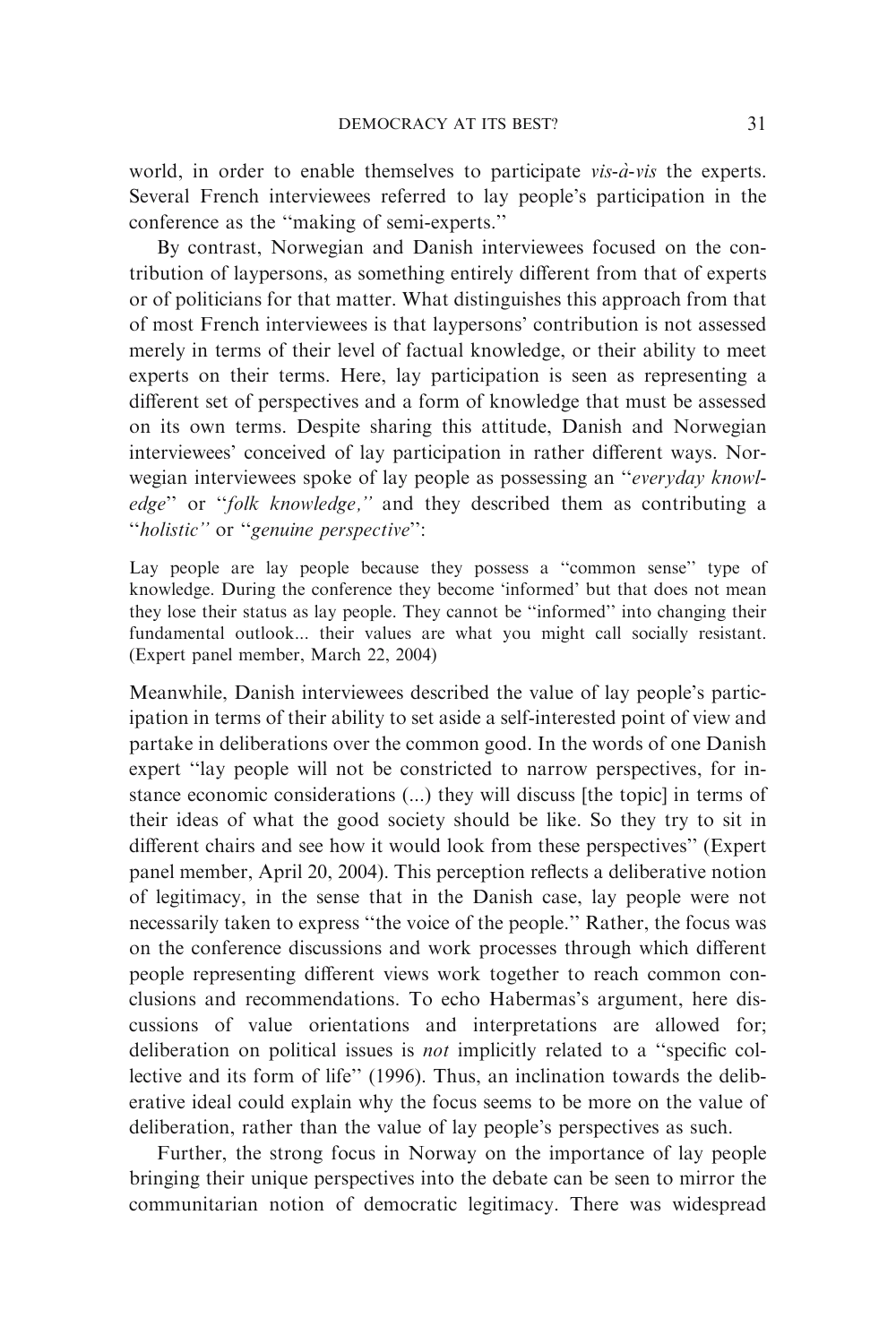agreement among interviewees that ordinary people possess an ability to see things in their entirety, and some argued that lay involvement would secure a connection to "*the spirit of the people*." This corresponds with the communitarian idea that a political process acquires democratic legitimacy only when it reflects the common values of the community. Similarly, the French conception of lay people as *naïve* citizens needing to acquire semi-expert skills corresponds in some respects with the proceduralist notion of democracy in which ultimate authority lies with elected representatives. Elected representatives receive their advice from experts, and so in the odd event of lay people giving advice to decision makers, it seems logical, within this conception of democratic legitimacy, to wish to incorporate them only in the capacity of semi-experts.

Finally, the question of what type of preparation is needed for lay people to participate in the conference caused some disagreement, and this provided interesting insights into the ways in which the value of lay participation was perceived. Interviewees in all three countries broadly agreed that some kind of preparation of lay panel members was needed, and all interviewees made distinctions between the teaching of factual knowledge, on the one hand, and the training of discussion techniques and what were often referred to as ''social competences,'' on the other. The respective weight given to these two forms of training, however, varied considerably. In Norway and Denmark, there was quite a strong focus on ''social competences,'' on preparing lay panelists to "perform" at the conference vis-à-vis experts. In France, however, the acquisition of factual knowledge was seen as the most important element needed for lay people to gain momentum and respect at the conference. Danish interviewees, too, argued that some degree of education was needed in order for lay participation to make sense, although their focus was more on the acquisition of knowledge as a work process:

...people have to be informed, informed citizens think differently than people who just have opinions on things. They have acquired a knowledge that enables them to speak about things with a certain weight. They can say: I'm not an expert, but I know something about this, I have heard different view points and I have made up my own opinion in a process together with other people. (Moderator, April 28, 2004)

That is, the acquired knowledge enables lay people to speak about a certain topic, but still from their own perspective or a position that they have reached in deliberation with other people. Again, a strong emphasis on the deliberative and process aspects can be detected.

In France, most interviewees agreed that the acquisition of factual knowledge was indispensable if lay participation was to have any value:

The opinions and viewpoints of citizens who have no concrete knowledge about GMOs do not interest me. What is of interest to me is the point of view of a citizen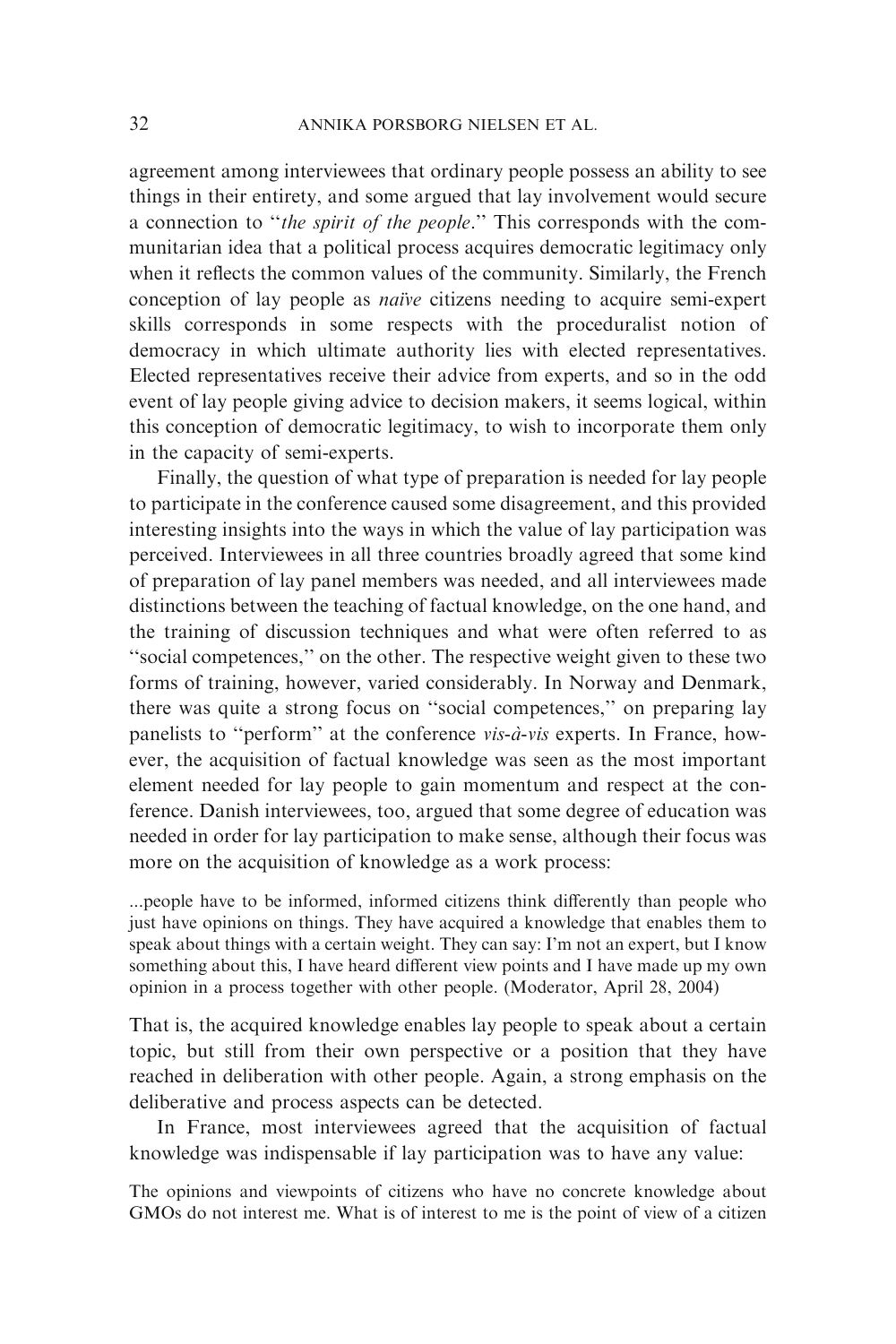who has a minimum of enlightened knowledge; to know how he reacts, once he has been informed and educated. If he is not informed, his reactions don't interest me. (Steering committee member, April 6, 2004)

This viewpoint stands in stark opposition to the belief – shared by several Norwegian interviewees – that lay people could participate in a meaningful way even without any prior training or education in the topic in question. A layperson, it was suggested, possesses a unique approach that provides a valuable contribution in and of itself. Witness the following remarks of the Norwegian conference moderator:

What lay people bring to the process is a particular type of perspective that has value in it self. This perspective represents what you could call their resistant values; values that are not easily changed... and so on. These lay perspectives would be interesting and important... and that is why you could, in theory, involve ordinary people in a conference without necessarily putting them through preparations first. (Moderator, March 23, 2004)

To conclude this discussion, we will argue that our interviewees' ways of talking about the roles and contributions of lay people suggest that the three case countries represent very different conditions for lay participation. Such different conceptions of the role of lay people significantly affect the ways in which the layperson can contribute to deliberation in participatory forums. This should be taken into account when participatory procedures are employed in different socio-political contexts.

Thus, Einsiedel et al.'s description – referred to in the outset of the article – of consensus conferences as a way of bridging the ''incommensurability of ... participation and expertise'' (2001: 95), must be questioned: in the French conference, for instance, lay contributions were treated as subordinate to the discourses of expert knowledge. Further, the results of our study challenge the claim of Einsiedel et al. that the inclusion of lay people in participatory technology assessment will ''de-monopolize expertise and recognize that ordinary people are intrinsically part of the technological project'' (2001: 95). This, we argue, is not automatically the result: the ''making of semiexperts'' as a prerequisite for lay involvement serves to emphasize, indeed, the superiority of expertise, and as was illustrated above, there is widespread disagreement over the way in which ordinary people should be equipped before they can ''be part of the technological project.''

## 7. CONCLUSIONS

We have argued that different democratic ideals are linked to different conceptions of the value of public deliberation and participation: a distinctive understanding of democratic legitimacy is bound to give rise to a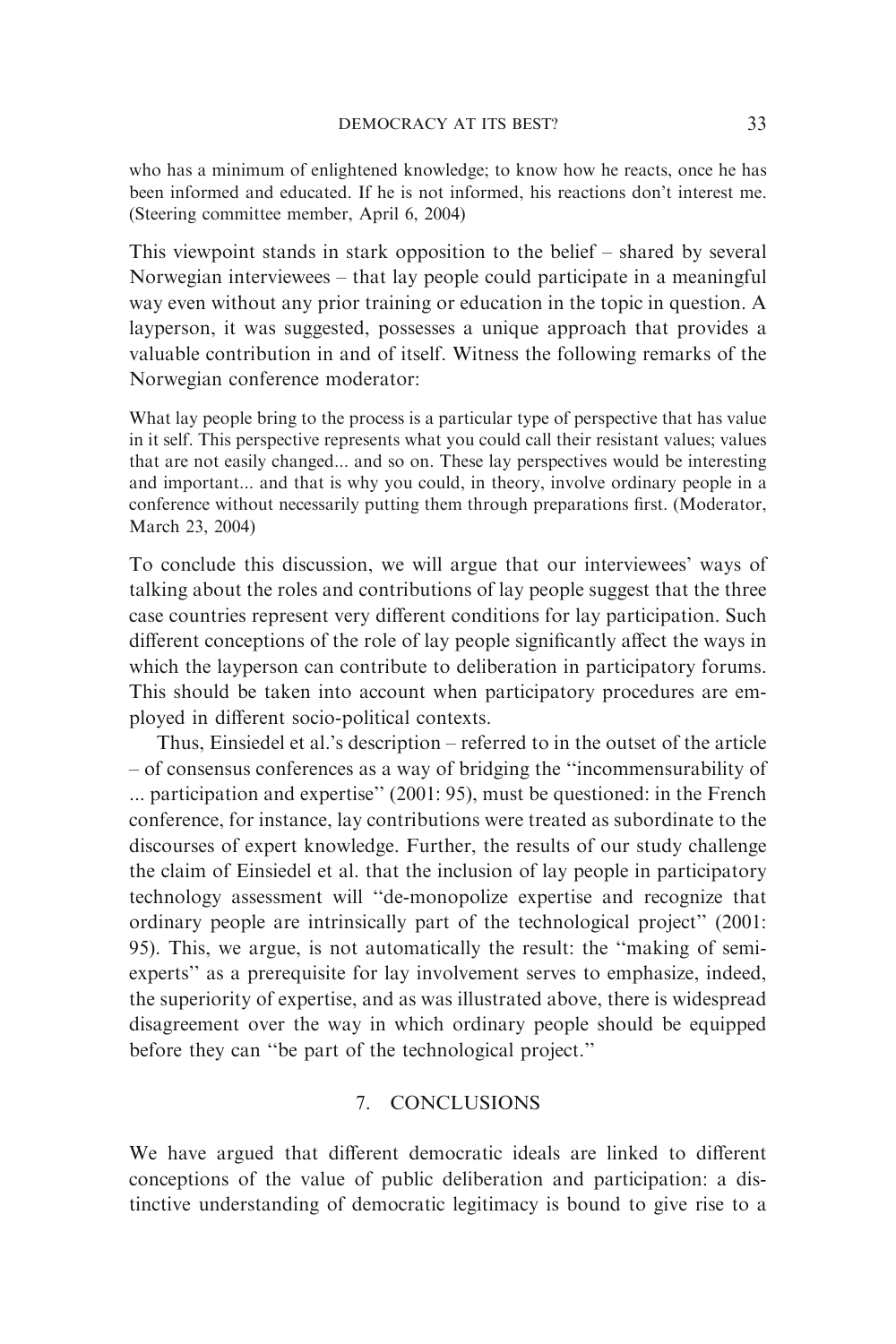distinctive conception of the legitimacy (and ultimately, the acceptability) of participatory procedures. With reference to case study results we have illustrated how such different interpretations of the consensus conference are expressed and how they affect also dominant views on the roles and contributions of lay people.

We have shown how participatory procedures are interpreted in multifarious ways, and we have criticized the assumption that their applicability in different contexts can be derived from their ability to produce comparable results.

We conclude that when participatory procedures such as the consensus conference are applied in different national and political settings, the interplay of the method with dominant features of the democratic culture of the host country should be taken into consideration. This argument should not be confused with saying that one democratic culture is necessarily better suited than others to accommodate participatory procedures; that would imply, falsely, once again, that participatory procedures have a single defined aim that is best served in a particular setting. Rather, we argue that whatever the aims of participatory procedures are perceived to be, the conditions of their fulfillment should be considered in the context of the democratic culture in which they are employed.

#### **REFERENCES**

- Andersen, I. -E. and B. Jaeger (1999), ''Scenario Workshops and Consensus Conferences: Towards more Democratic Decision-making.'' Science and Public Policy, 26, pp. 5.
- BECAGP (1997), "Europe Ambivalent on Biotechnology." Nature, 387, pp. 845– 847.
- Benhabib, S. (1996a), ''Toward a Deliberative Model of Democratic Legitimacy,'' in S. Benhabib (ed.), Democracy and Difference. Contesting the Boundaries of the Political, Princeton, NJ: Princeton University Press.
- Benhabib, S. (ed.) (1996b), Democracy and Difference. Contesting the Boundaries of the Political (Princeton University Press, Princeton, NJ.).
- Cohen, J. (1996), ''Procedure and Substance in Deliberative Democracy,'' in S. Benhabib (ed.), Democracy and Difference. Contesting the Boundaries of the Political, Princeton, NJ: Princeton University Press.
- Cooke, B. and U. Kothari (2001), Participation: The New Tyranny?, London: Zed Books.
- Dahl, R. A. (1998), On Democracy, New Haven, CT: Yale University Press.
- De Nasjonale Forskningsetiske Komitéer, Kvikklaks og Teknoburger. Sluttrapport fra Lekfolkskonferansen om genmodifisert mat (NENT, Oslo, 1996).
- Einsiedel, E. F., E. Jelsøe, and T. Breck (2001), ''Publics at the Technology Table: The Consensus Conference in Denmark, Canada, and Australia,'' Public Understanding of Science 10, pp. 83–98, IOP Publishing Ltd. and The Science Museum.